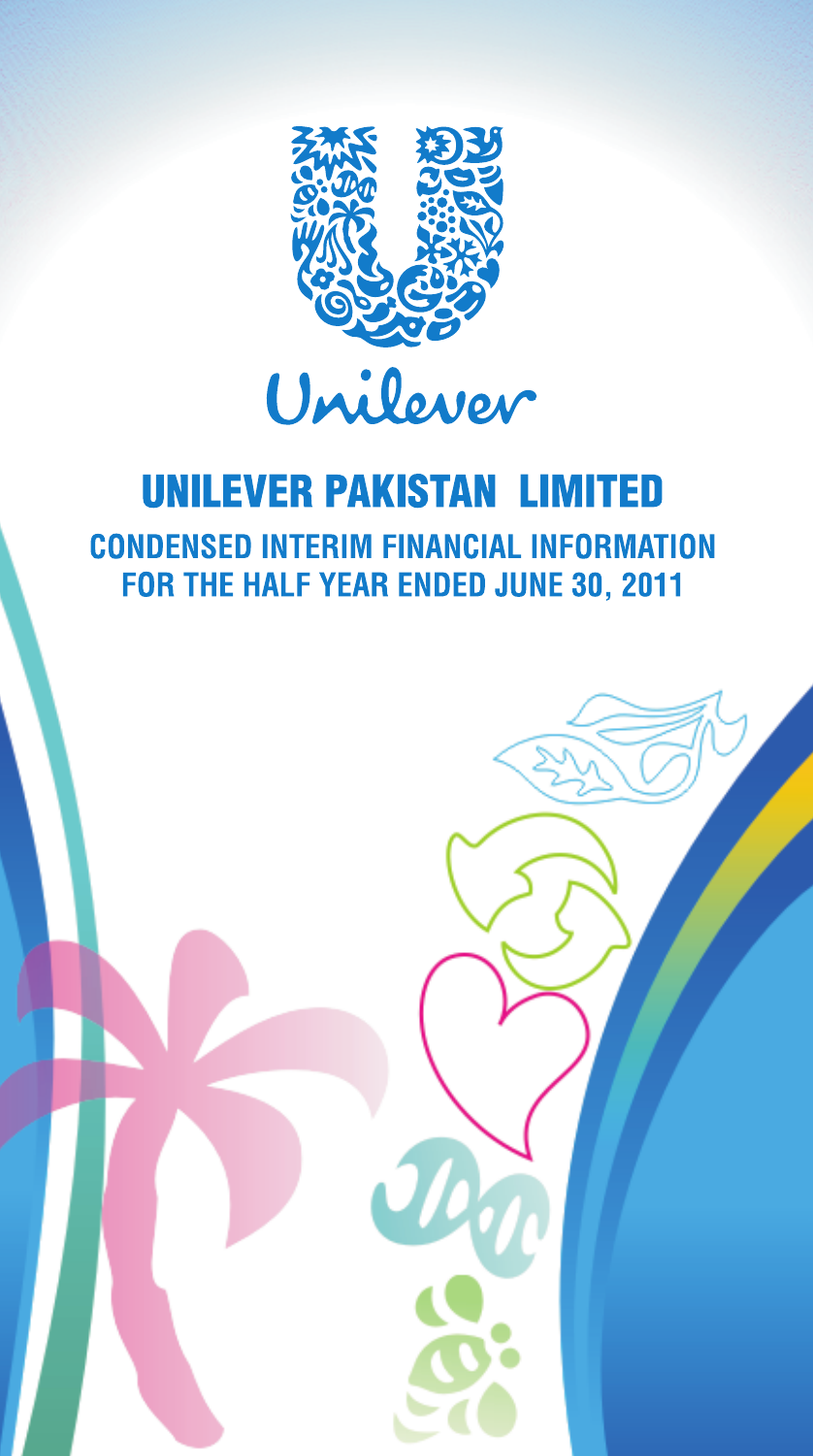# **UNILEVER PAKISTAN LIMITED COMPANY INFORMATION**

# **BOARD OF DIRECTORS**

Mr. M. Qaysar Alam Executive Director Ms.Shazia Syed<br>
Mr. Amir R. Paracha<br>
Executive Director Mr. Amir R. Paracha Executive Director Ms. Fariyha Subhani<br>Mr. Zaffar A. Khan

#### **COMPANY SECRETARY**

Mr. Amar Naseer

# **AUDIT COMMITTEE**

Mr. Zaffar A. Khan Chairman Mr. Khalid Rafi Mr. M. Qaysar Alam Member<br>Mr. Azhar Shahid Mr. Secretar

# **AUDITORS**

Messrs A.F. Ferguson & Co. Chartered Accountants State Life Building No. 1-C I.I. Chundrigar Road Karachi.

#### **REGISTERED OFFICE**

Avari Plaza Fatima Jinnah Road Karachi - 75530

# **SHARE REGISTRATION OFFICE**

C/o Famco Associates (Pvt) Limited State Life Building No. 1-A I.I. Chundrigar Road Karachi.

# **WEBSITE ADDRESS**

www.unileverpakistan.com.pk

Mr. Ehsan A. Malik Chairman & Chief Executive<br>Mr. Imran Husain Chairman & Chief Executive Director / CFO Executive Director / CFO<br>Executive Director Mr. Zaffar A. Khan Non - Executive Director<br>Mr. Khalid Rafi Non - Executive Director Non - Executive Director

Secretary & Head of Internal Audit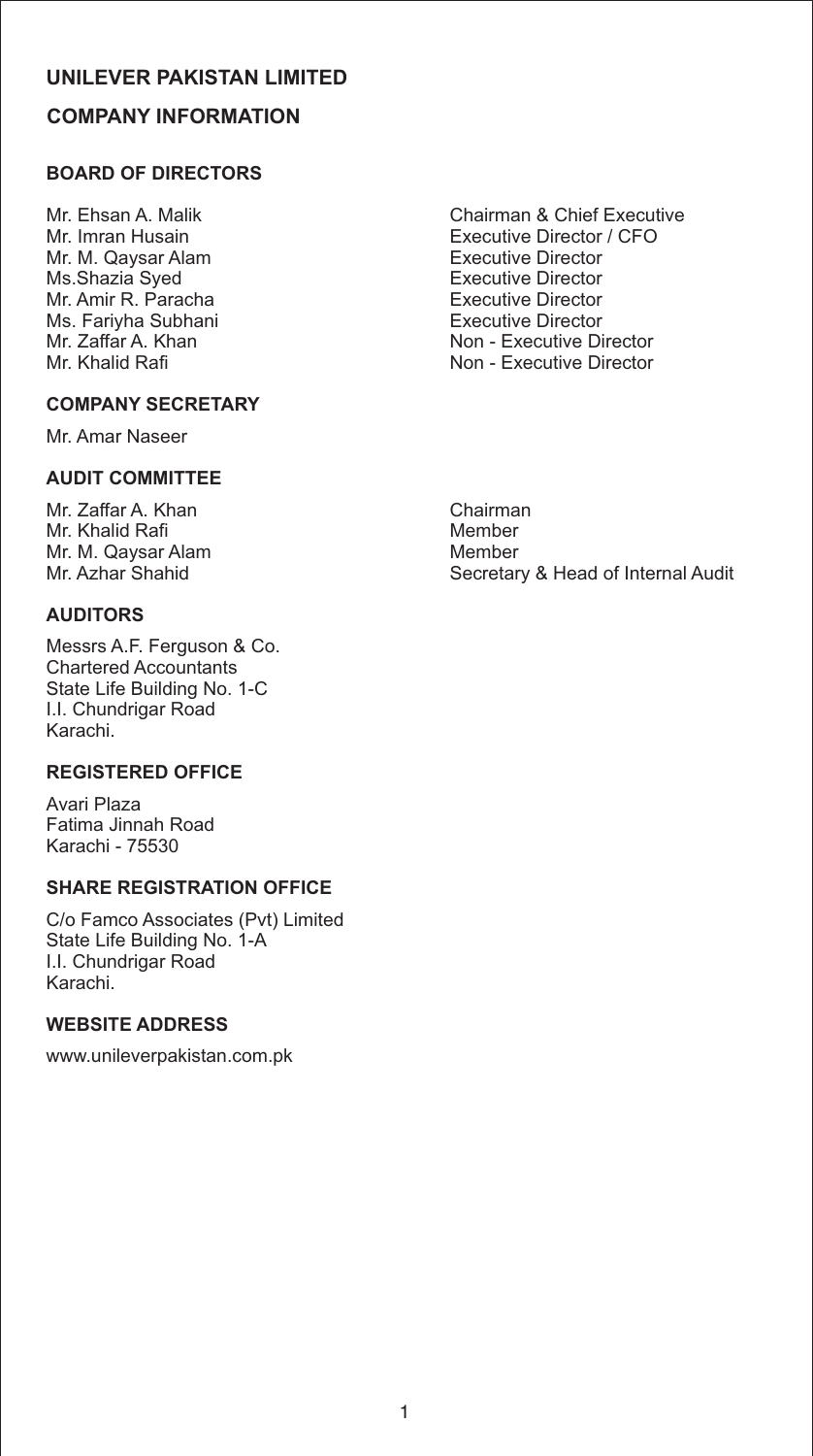#### **Directors' Review**

After-tax earnings increased by 29%. Turnover grew by 15.3%. Both were constrained by a number of factors. Smuggling of tea continued to affect volume and margin, power outages impacted distribution of ice cream, whilst pressure on disposable incomes slowed category growth. Offsetting positives were strong portfolio of brands augmented by five new entries, improvement in mix and more effective distribution. Input cost continued to increase on the back of rising commodity costs; margins, however, benefited from improved scale and timely but measured price corrections, preserving consumer value. The latter was supported by continued focus on product quality, bigger, better and faster innovation and competitive pricing. Profit after tax also benefited from lower financial charge stemming from further optimisation of working capital.

|                                 | Half year ended June 30 |            |            |  |
|---------------------------------|-------------------------|------------|------------|--|
|                                 | 2011                    | 2010       | Increase % |  |
| Net Sales (Rs'000)              | 24.803.134              | 21.503.808 | 15.3%      |  |
| Profit before taxation (Rs'000) | 2.263.956               | 1.797.660  | 25.9%      |  |
| Profit after taxation (Rs'000)  | 1.531.530               | 1.187.236  | 29.0%      |  |
| Earnings per share (Rs)         | 115.20                  | 89.30      | 29.0%      |  |

#### **Home and Personal Care (HPC)**

HPC grew by 18% as a result of new offerings and consumer relevant innovation in the core. Surf continues to consolidate its position as a value market leader despite stiff competition. Strong brand equity of popular brands - Lux, Rin, Fair & Lovely and Ponds, helped drive volume growth even as input cost inflation was offset through price increases. Strong media campaigns (Tools for Schools - Surf, Time to Shine - Rin, Purple Variant - Lux, Fairness Meter - Fair & Lovely, etc) strengthened market share despite the competitive heat.

Five new brands and formats were launched in the first half of the year. Sunlight Washing Powder, Dove Shampoo, Dove Soap, Vim Dishwash Liquid and Bars fill portfolio gaps and position the business for higher share of customer shelf and consumer wallet.

#### **Beverages**

The formal Tea industry and our business continue to suffer from an uneven playing field. Pakistani consumers pay 50% more than the price in rest of South Asia, due mainly to high government levies which we are lobbying to reduce. Tea is accorded an essential food status and taxed at 4% in India; Pakistani consumers bear 16% GST and 10% import duty. High government levies create incentive to evade. Porous borders make it easy. Consequently more than half the tea consumed in the country is smuggled. Lower government levies will discourage smuggling, bring all imports into the official net and neutralise impact on government revenue. Smuggled tea is often adulterated with harmful substances. Discouraging smuggling will have a positive impact on quality of tea consumed.

The successful 'Sip of Inspiration' campaign further strengthened Lipton's brand equity. Supreme's "Tandrust Rahein, Mast Rahein" campaign continues to deliver positive results.

#### **Ice Cream**

Ice Cream top line grew by 20%. Greater focus on managing costs, a better product mix and selective pricing actions helped improve gross margins. Innovation continues to be at the heart of the category's strategy. Special focus was directed towards launching value added offerings tailored to local taste palate. These included Fruttare, Peshawari Crunch, Badami tubs, Pista Badami and 'Zapper' which were well received by consumers.

#### **Spreads**

Spreads delivered an impressive volume led sales growth of 41% through penetration into new towns, door to door sales and the "Growth meter II" campaign. We continue to drive availability and visibility through the deployment of visi-coolers at retail outlets.

#### **Future Outlook**

Input cost inflation, pressure on disposable incomes, smuggling of tea, power short-fall and poor security environment and competitive heat remain the key challenges. Despite these, the company continues to grow and strengthen its market leadership through strong innovations, improved execution and a high performance culture, delivering exceptional value to consumers, customers and shareholders.

On behalf of the Board

Karachi **Ehsan A. Malik**

August 09, 2011 Chairman and Chief Executive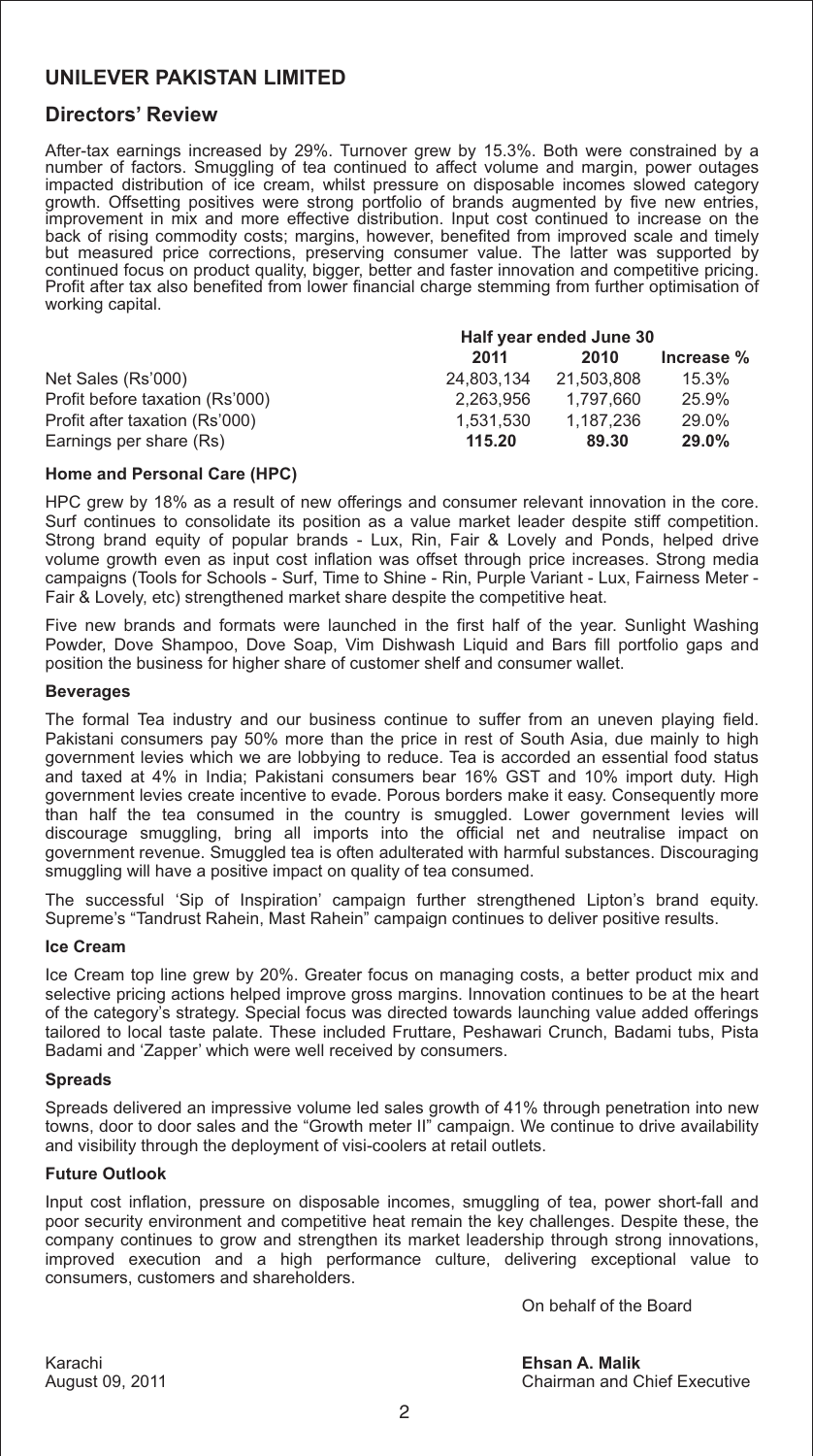# **AUDITORS' REPORT TO THE MEMBERS ON REVIEW OF INTERIM FINANCIAL INFORMATION**

#### **Introduction**

We have reviewed the accompanying condensed interim balance sheet of Unilever Pakistan Limited as at June 30, 2011 and the related condensed interim profit and loss account, condensed interim cash flow statement and condensed interim statement of changes in equity together with the notes forming part thereof for the half year then ended (here-in-after referred to as the "interim financial information"). Management is responsible for the preparation and presentation of this interim financial information in accordance with approved accounting standards as applicable in Pakistan for interim financial reporting. Our responsibility is to express a conclusion on this interim financial information based on our review. The figures of the condensed interim profit and loss account for the quarters ended June 30, 2011 and 2010 have not been reviewed, as we are required to review only the cumulative figures for the half year ended June 30, 2011.

#### **Scope of Review**

We conducted our review in accordance with International Standard on Review Engagements 2410, "Review of Interim Financial Information Performed by the Independent Auditor of the Entity". A review of interim financial information consists of making inquiries, primarily of persons responsible for financial and accounting matters, and applying analytical and other review procedures. A review is substantially less in scope than an audit conducted in accordance with International Standards on Auditing and consequently does not enable us to obtain assurance that we would become aware of all significant matters that might be identified in an audit. Accordingly, we do not express an audit opinion.

#### **Conclusion**

Based on our review, nothing has come to our attention that causes us to believe that the accompanying interim financial information as of and for the half year ended June 30, 2011 is not prepared, in all material respects, in accordance with approved accounting standards as applicable in Pakistan for interim financial reporting.

A.F. Ferguson & Co. Chartered Accountants

Karachi Dated: August 09, 2011 Name of the engagement partner: Ali Muhammad Mesia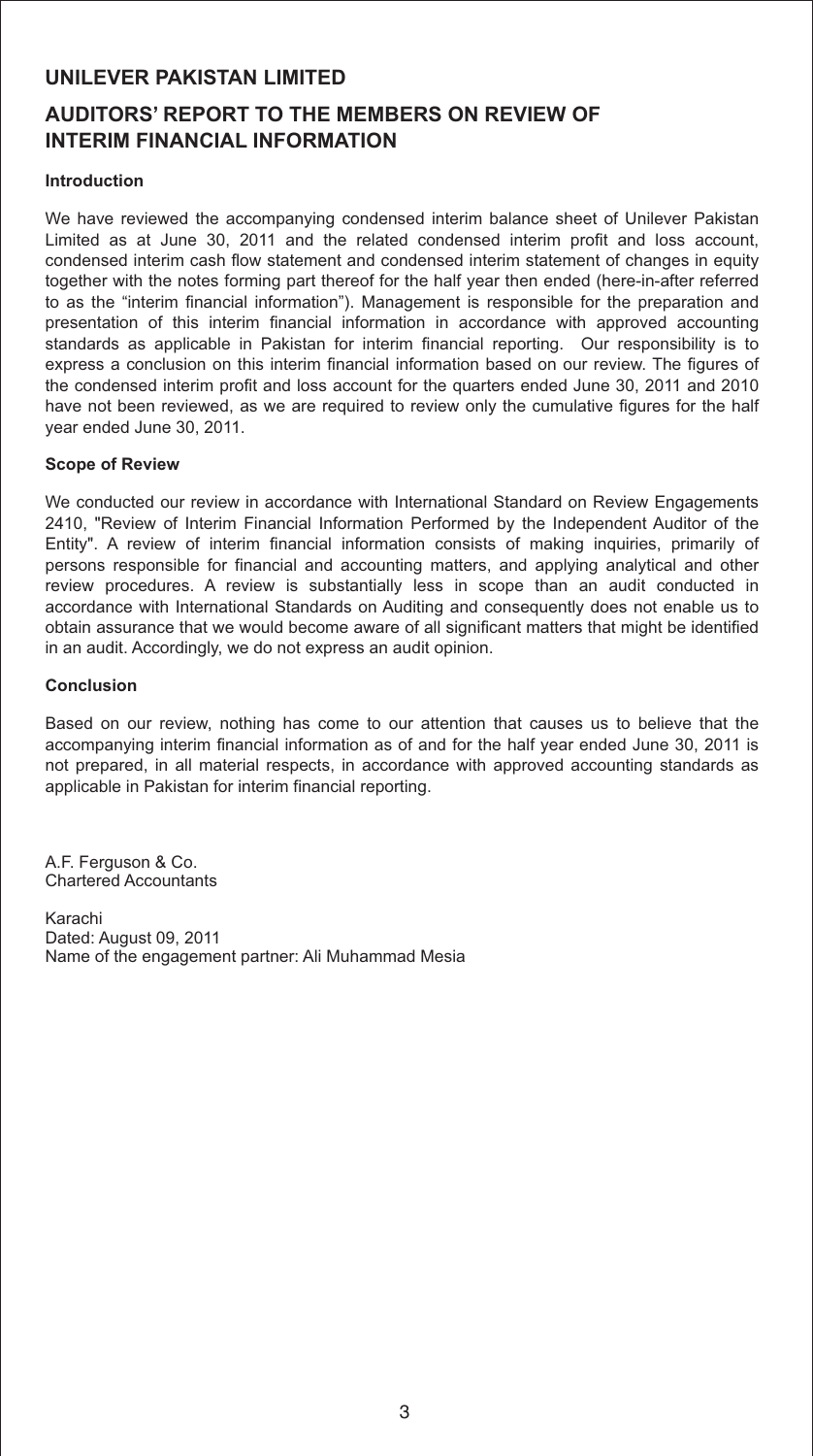# **CONDENSED INTERIM BALANCE SHEET AS AT JUNE 30, 2011**

|                                                                           | <b>Unaudited</b> |                 | Audited              |
|---------------------------------------------------------------------------|------------------|-----------------|----------------------|
|                                                                           | Note             | <b>June 30,</b> | December 31,         |
|                                                                           |                  | 2011            | 2010                 |
| <b>ASSETS</b>                                                             |                  |                 | (Rupees in thousand) |
|                                                                           |                  |                 |                      |
| <b>Non-current assets</b>                                                 |                  |                 |                      |
| Property, plant and equipment                                             | 3                | 5,097,020       | 4,897,171            |
| Intangibles                                                               |                  | 1,020,894       | 821,086              |
| Long term investments                                                     |                  | 95,202          | 95,202               |
| Long term loans                                                           |                  | 102,533         | 83,887               |
| Long term deposits and prepayments                                        |                  | 22,744          | 27,997               |
| Retirement benefits - prepayments                                         |                  | 130,669         | 148,800              |
|                                                                           |                  | 6,469,062       | 6,074,143            |
| <b>Current assets</b>                                                     |                  |                 |                      |
| Stores and spares                                                         |                  | 378,444         | 357,338              |
| Stock in trade                                                            |                  | 5,749,138       | 3,881,007            |
| <b>Trade debts</b>                                                        |                  | 713,585         | 522,795              |
| Loans and advances                                                        |                  | 117,072         | 126,699              |
| Trade deposits and short term prepayments                                 |                  | 349,137         | 243,661              |
| Other receivables                                                         |                  | 170,009         | 70,960               |
| Tax refunds due from the Government                                       |                  | 962,737         | 466,394              |
| Cash and bank balances                                                    |                  | 406,151         | 1,758,110            |
|                                                                           |                  | 8,846,273       | 7,426,964            |
| <b>Total assets</b>                                                       |                  | 15,315,335      | 13,501,107           |
|                                                                           |                  |                 |                      |
| <b>EQUITY AND LIABILITIES</b>                                             |                  |                 |                      |
| <b>Capital and reserves</b>                                               |                  |                 |                      |
| Share capital                                                             |                  | 669,477         | 669,477              |
| Reserves                                                                  |                  | 2,335,320       | 2,890,841            |
|                                                                           |                  | 3,004,797       | 3,560,318            |
|                                                                           |                  |                 |                      |
| Surplus on revaluation of fixed assets                                    |                  | 11,992          | 12,317               |
| <b>Liabilities</b>                                                        |                  |                 |                      |
|                                                                           |                  |                 |                      |
| <b>Non-current liabilities</b>                                            |                  |                 |                      |
| Liabilities against assets subject to finance leases<br>Deferred taxation |                  | 5,133           | 19,818               |
|                                                                           |                  | 560,282         | 576,143              |
| Retirement benefits obligations                                           |                  | 388,041         | 358,802              |
| <b>Current liabilities</b>                                                |                  | 953,456         | 954,763              |
| Trade and other payables                                                  |                  | 10,705,634      | 8,233,705            |
| Accrued interest / mark up                                                |                  | 3,726           | 16,184               |
| Short term borrowings                                                     |                  | 141,043         | 297,143              |
| Current maturity of liabilities against                                   |                  |                 |                      |
| assets subject to finance leases                                          |                  | 20,951          | 28,877               |
| Provisions                                                                |                  | 473,736         | 397,800              |
|                                                                           |                  | 11,345,090      | 8,973,709            |
| <b>Total liabilities</b>                                                  |                  | 12,298,546      | 9,928,472            |
|                                                                           |                  |                 |                      |
| <b>Contingencies and commitments</b>                                      | 4                |                 |                      |
| <b>Total equity and liabilities</b>                                       |                  | 15,315,335      | 13,501,107           |

The annexed notes 1 to 11 form an integral part of this condensed interim financial information.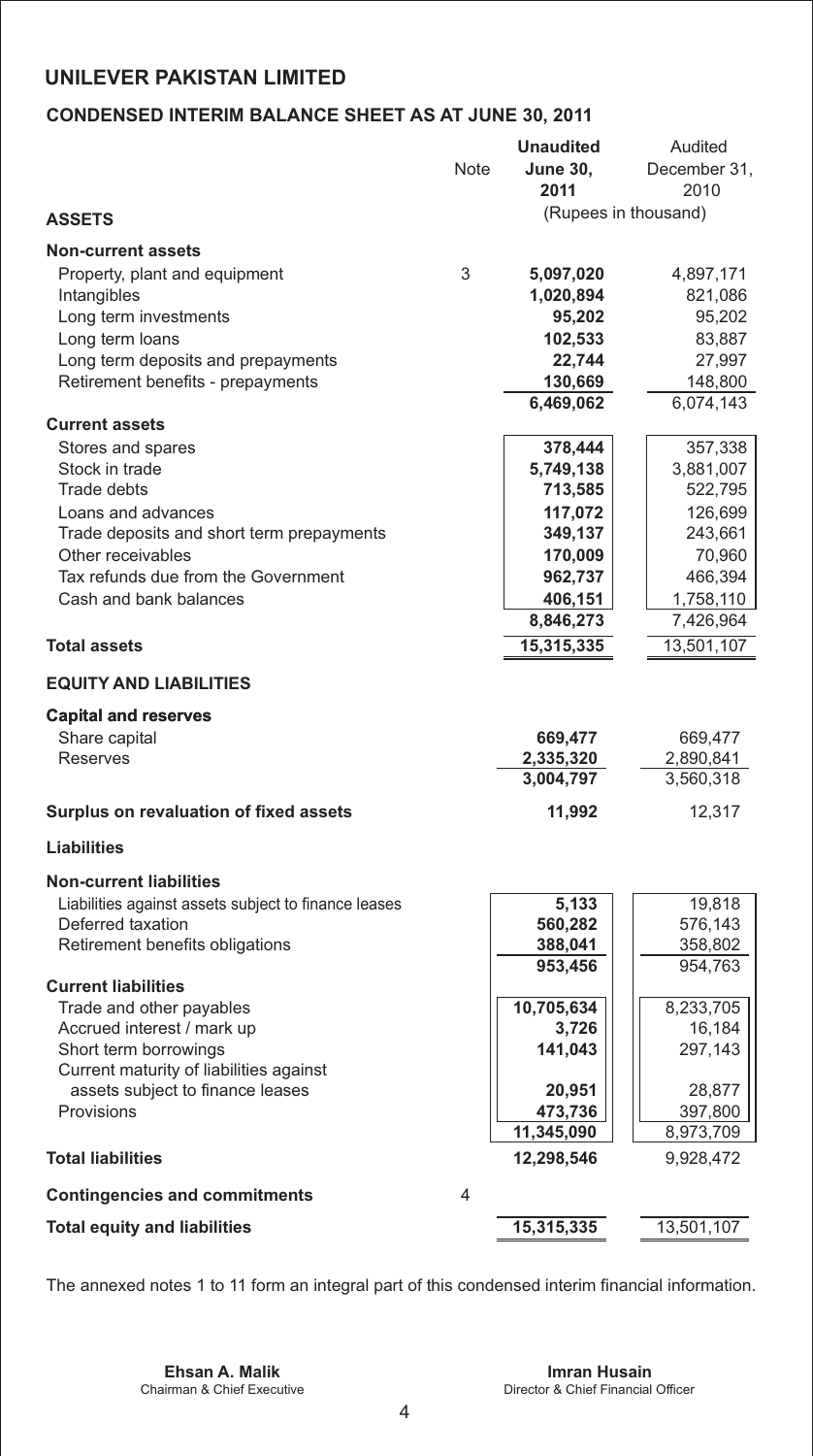# **CONDENSED INTERIM PROFIT AND LOSS ACCOUNT FOR THE HALF YEAR ENDED JUNE 30, 2011 (UNAUDITED)**

|                               | Note | <b>Quarter ended</b> |             | Half year ended      |              |  |
|-------------------------------|------|----------------------|-------------|----------------------|--------------|--|
|                               |      | <b>June 30,</b>      | June 30,    | <b>June 30,</b>      | June 30,     |  |
|                               |      | 2011                 | 2010        | 2011                 | 2010         |  |
|                               |      |                      |             | (Rupees in thousand) |              |  |
| <b>Sales</b>                  | 5    | 12,632,803           | 11,248,961  | 24,803,134           | 21,503,808   |  |
| Cost of sales                 |      | (8, 331, 458)        | (7,603,747) | (16, 453, 448)       | (14,692,141) |  |
| Gross profit                  |      | 4,301,345            | 3,645,214   | 8,349,686            | 6,811,667    |  |
| Distribution costs            |      | (2,984,908)          | (2,329,510) | (5,307,047)          | (4,274,861)  |  |
| Administrative expenses       |      | (395, 520)           | (323,002)   | (724, 336)           | (580, 854)   |  |
| Other operating expenses      |      | (87, 346)            | (76, 395)   | (190, 422)           | (147, 527)   |  |
| Other operating income        |      | 132,361              | 60,292      | 228,080              | 110,092      |  |
|                               |      | 965,932              | 976,599     | 2,355,961            | 1,918,517    |  |
| Restructuring cost            |      | (25,000)             | (50,000)    | (45,000)             | (50,000)     |  |
| <b>Profit from operations</b> |      | 940,932              | 926,599     | 2,310,961            | 1,868,517    |  |
| Finance costs                 |      | (26, 743)            | (25, 219)   | (47,005)             | (70, 857)    |  |
| <b>Profit before taxation</b> |      | 914,189              | 901,380     | 2,263,956            | 1,797,660    |  |
| Taxation                      |      | (281, 286)           | (295, 950)  | (732, 426)           | (610, 424)   |  |
| <b>Profit after taxation</b>  |      | 632,903              | 605,430     | 1,531,530            | 1,187,236    |  |
|                               |      |                      |             |                      |              |  |
| Earnings per share - (Rupees) |      | 47.61                | 45.54       | 115.20               | 89.30        |  |

The annexed notes 1 to 11 form an integral part of this condensed interim financial information.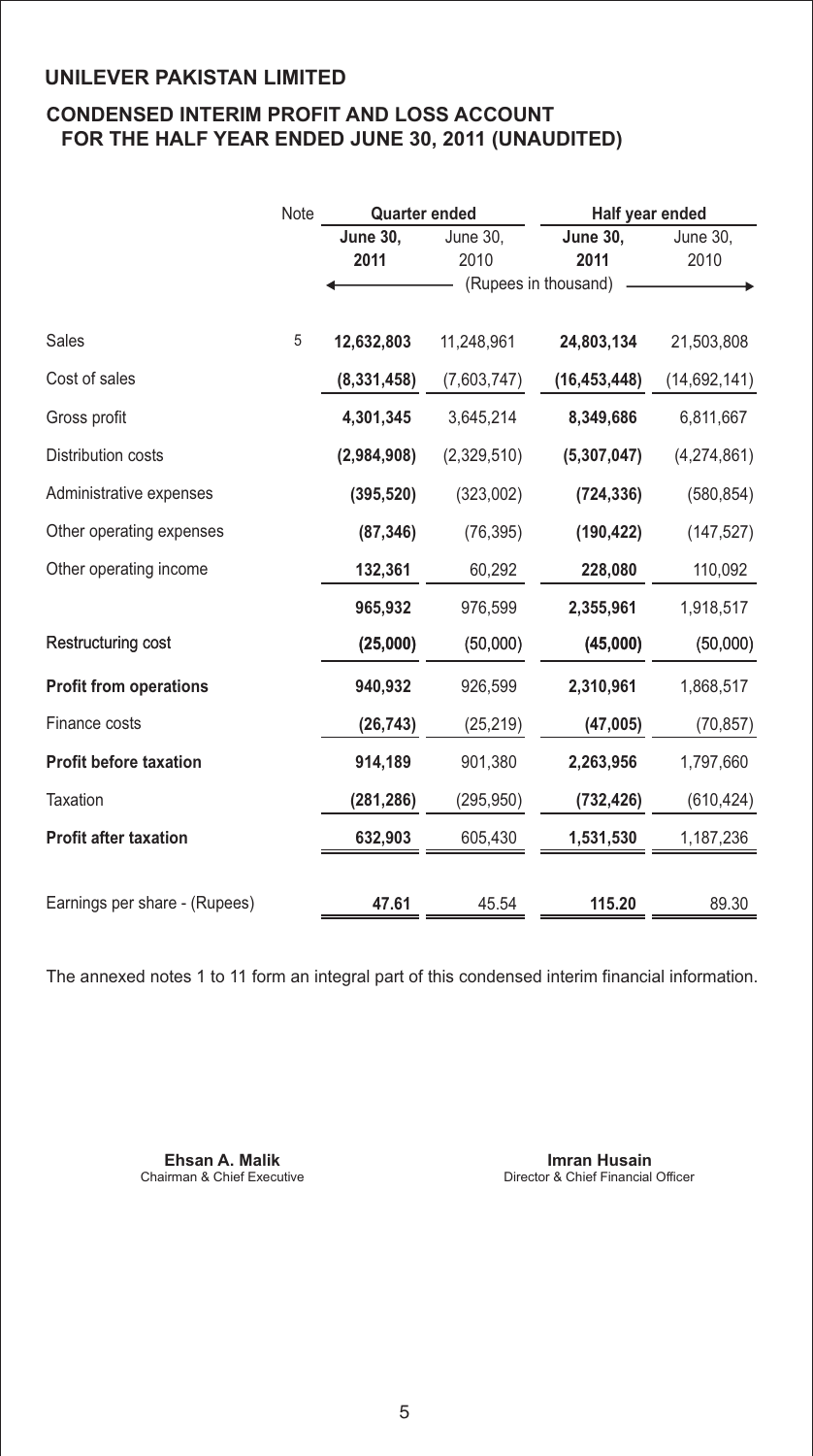# **CONDENSED INTERIM CASH FLOW STATEMENT FOR THE HALF YEAR ENDED JUNE 30, 2011 (UNAUDITED)**

|                                                                  | <b>Note</b> | <b>June 30,</b><br>2011 | <b>June 30,</b><br>2010 |
|------------------------------------------------------------------|-------------|-------------------------|-------------------------|
| <b>CASH FLOWS FROM OPERATING ACTIVITIES</b>                      |             | (Rupees in thousand)    |                         |
| Cash generated from operations                                   | 6           | 3,257,232               | 2,353,565               |
| Retirement benefits obligations paid                             |             | (6,820)                 | (5,868)                 |
| Finance costs paid                                               |             | (59, 463)               | (79, 559)               |
| Income tax paid                                                  |             | (1, 244, 630)           | (1,082,324)             |
| (Increase) / Decrease in long term loans                         |             | (18, 646)               | 2,981                   |
| Decrease in long term deposits and prepayments                   |             | 5,253                   | 59,914                  |
| Net cash from operating activities                               |             | 1,932,926               | 1,248,709               |
| <b>CASH FLOWS FROM INVESTING ACTIVITIES</b>                      |             |                         |                         |
| Purchase of property, plant and equipment                        |             | (484, 643)              | (257, 205)              |
| Payment for intangible asset                                     |             | (590, 876)              | (80, 578)               |
| Sale proceeds of property, plant and equipment                   |             | 19,961                  | 19,749                  |
| Return received on savings accounts                              |             | 31,502                  | 625                     |
| Net cash used in investing activities                            |             | (1,024,056)             | (317, 409)              |
| <b>CASH FLOWS FROM FINANCING ACTIVITIES</b>                      |             |                         |                         |
| Decrease in liabilities against assets subject to finance leases |             | (22, 611)               | (22, 557)               |
| Dividends paid                                                   |             | (2,082,118)             | (1,816,965)             |
| Net cash used in financing activities                            |             | (2, 104, 729)           | (1,839,522)             |
| Net decrease in cash and cash equivalents                        |             | (1, 195, 859)           | (908, 222)              |
| Cash and cash equivalents at the beginning of the period         |             | 1,460,967               | (798, 358)              |
| Cash and cash equivalents at the end of the period               | 7           | 265,108                 | (1,706,580)             |

The annexed notes 1 to 11 form an integral part of this condensed interim financial information.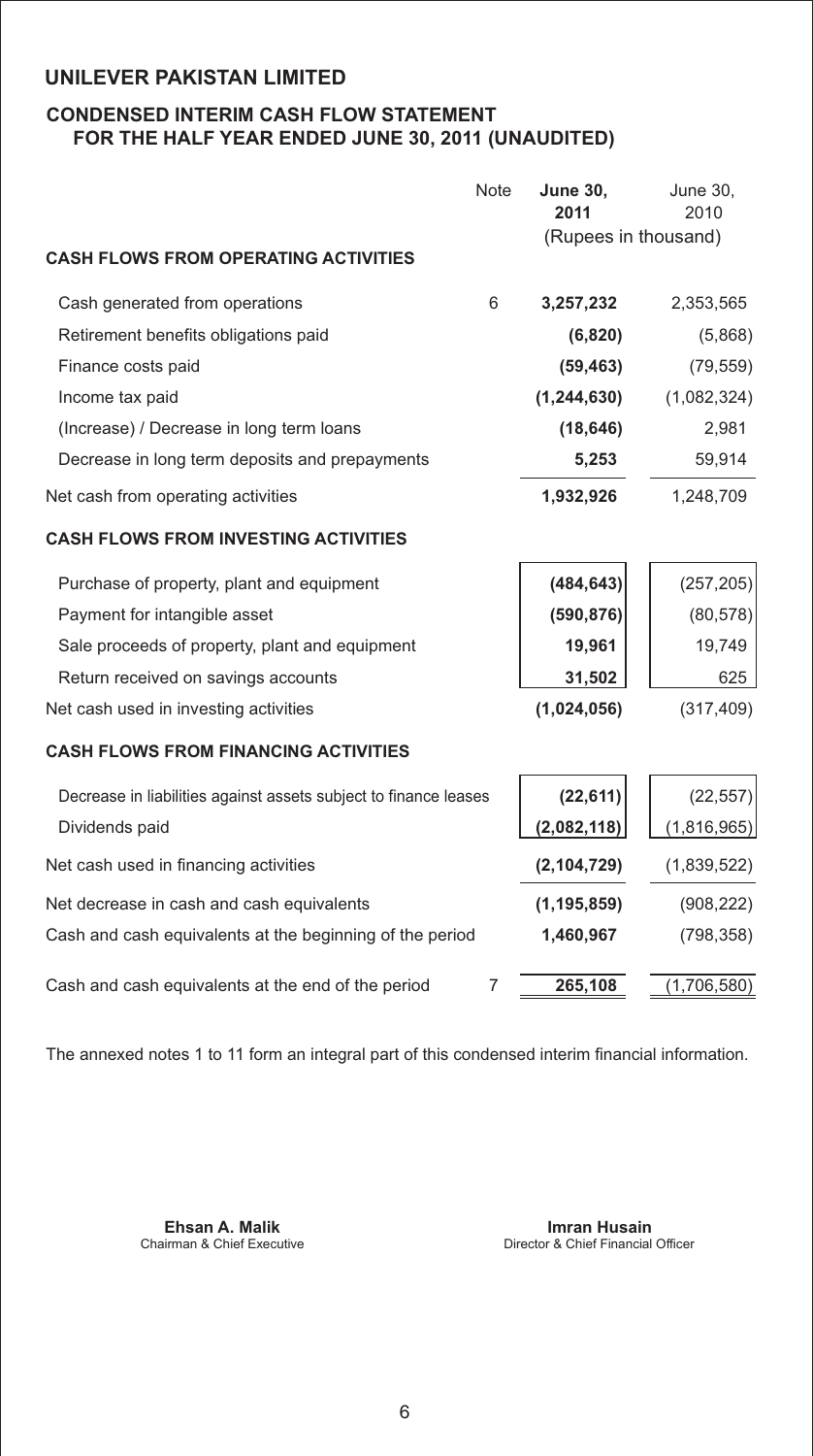# **CONDENSED INTERIM STATEMENT OF CHANGES IN EQUITY FOR THE HALF YEAR ENDED JUNE 30, 2011 (UNAUDITED)**

|                                                                                                                                     | <b>SHARE</b>   | <b>RESERVES</b>                                                  |                |                          |                  | <b>TOTAL</b> |
|-------------------------------------------------------------------------------------------------------------------------------------|----------------|------------------------------------------------------------------|----------------|--------------------------|------------------|--------------|
|                                                                                                                                     | <b>CAPITAL</b> |                                                                  | <b>CAPITAL</b> | <b>REVENUE</b>           | <b>SUB TOTAL</b> |              |
|                                                                                                                                     |                | Arising<br>under schemes<br>of arrangements<br>for amalgamations | Contingency    | Unappropriated<br>profit |                  |              |
|                                                                                                                                     |                |                                                                  |                | (Rupees in thousand)     |                  |              |
| Balance as at January 1, 2010                                                                                                       | 669,477        | 70,929                                                           | 321,471        | 2,229,243                | 2,621,643        | 3,291,120    |
| Net profit for the half year                                                                                                        |                |                                                                  |                |                          |                  |              |
| ended June 30, 2010                                                                                                                 |                |                                                                  |                | 1,187,236                | 1,187,236        | 1,187,236    |
| Transferred from surplus on revaluation of<br>fixed assets - net of deferred taxation:                                              |                |                                                                  |                |                          |                  |              |
| -incremental depreciation for the period                                                                                            |                |                                                                  |                | 325                      | 325              | 325          |
| <b>Dividends</b><br>For the year ended December 31, 2009<br>- On cumulative preference shares                                       |                |                                                                  |                |                          |                  |              |
| @ 5% per share<br>- Final dividend on ordinary shares                                                                               |                |                                                                  |                | (239)                    | (239)            | (239)        |
| @ Rs. 137 per share                                                                                                                 |                |                                                                  |                | (1,821,260)              | (1,821,260)      | (1,821,260)  |
| Balance as at June 30, 2010                                                                                                         | 669,477        | 70,929                                                           | 321,471        | 1,595,305                | 1,987,705        | 2,657,182    |
| Balance as at January 1, 2011                                                                                                       | 669,477        | 70,929                                                           | 321,471        | 2,498,441                | 2,890,841        | 3,560,318    |
| Net profit for the half year<br>ended June 30, 2011                                                                                 |                |                                                                  |                | 1,531,530                | 1,531,530        | 1,531,530    |
| Transferred from surplus on revaluation of<br>fixed assets - net of deferred taxation:<br>- incremental depreciation for the period |                |                                                                  |                | 325                      | 325              | 325          |
| <b>Dividends</b>                                                                                                                    |                |                                                                  |                |                          |                  |              |
| For the year ended December 31, 2010<br>- On cumulative preference shares<br>@ 5% per share                                         |                |                                                                  |                | (239)                    | (239)            | (239)        |
| - Final dividend on ordinary shares<br>@ Rs. 157 per share                                                                          |                |                                                                  |                | (2,087,137)              | (2,087,137)      | (2,087,137)  |
| Balance as at June 30, 2011                                                                                                         | 669,477        | 70,929                                                           | 321,471        | 1,942,920                | 2,335,320        | 3,004,797    |

The annexed notes 1 to 11 form an integral part of this condensed interim financial information.

**Ehsan A. Malik Imran Husain**

Chairman & Chief Executive **Director & Chief Financial Officer**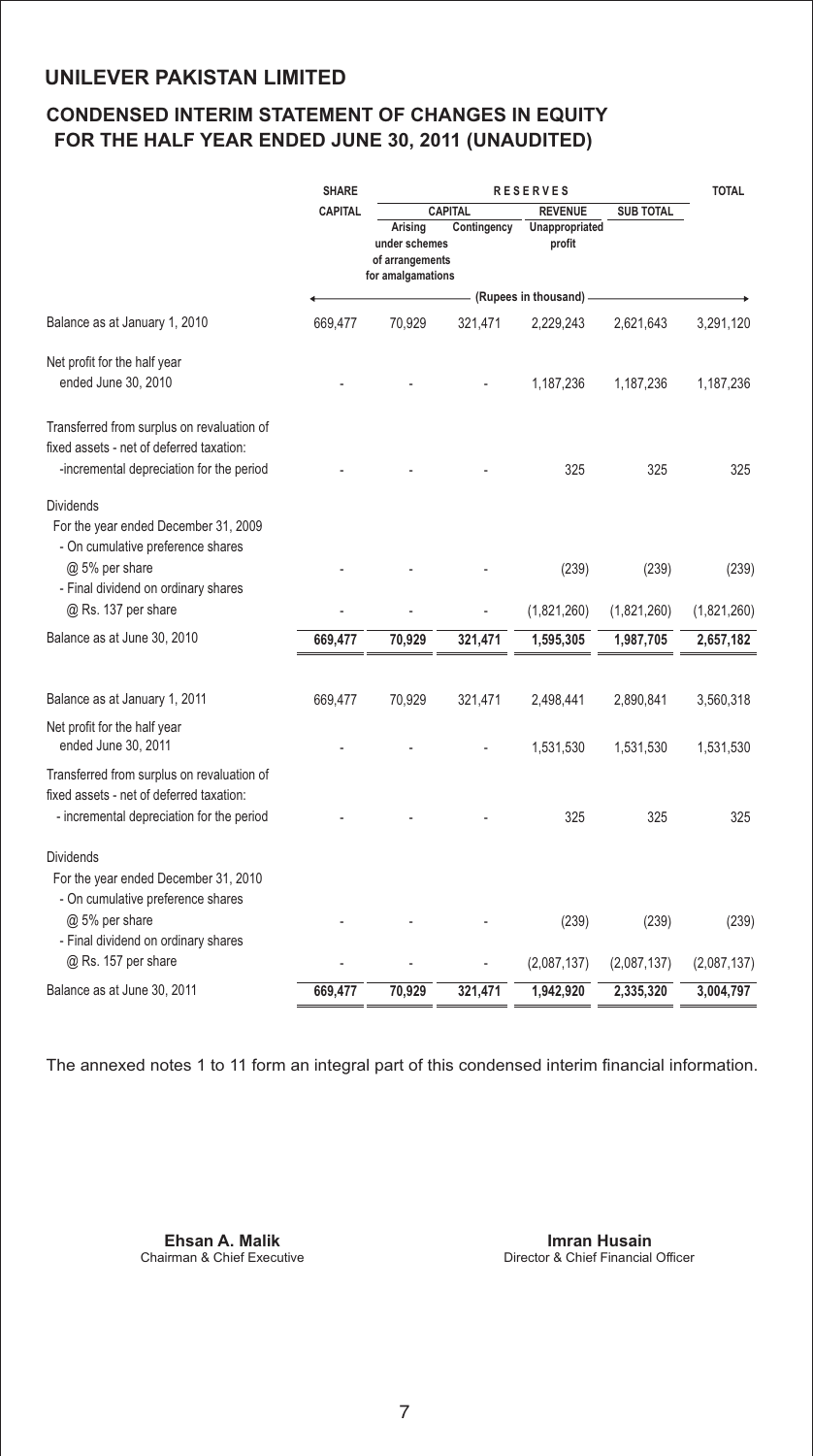### **NOTES TO THE CONDENSED INTERIM FINANCIAL INFORMATION FOR THE HALF YEAR ENDED JUNE 30, 2011 (UNAUDITED)**

#### **1. BASIS OF PREPARATION**

This condensed interim financial information of Unilever Pakistan Limited (the company) for the half year ended June 30, 2011 has been prepared in accordance with the requirements of the International Accounting Standard No. 34 - Interim Financial Reporting and provisions of and directives issued under the Companies Ordinance, 1984. In case where requirements differ, the provisions of or directives issued under the Companies Ordinance, 1984 have been followed.

#### **2. ACCOUNTING POLICIES**

The accounting policies and the methods of computation adopted in the preparation of this condensed interim financial information are the same as those applied in the preparation of the financial statements for the year ended December 31, 2010.

|    |                                      | <b>Unaudited</b> | Audited              |
|----|--------------------------------------|------------------|----------------------|
|    |                                      | <b>June 30,</b>  | December 31,         |
|    |                                      | 2011             | 2010                 |
| 3. | <b>PROPERTY, PLANT AND EQUIPMENT</b> |                  | (Rupees in thousand) |
|    | Operating assets - at net book value | 4,615,112        | 4,588,190            |
|    | Capital work in progress - at cost   |                  |                      |
|    | Civil works                          | 28.969           | 8,075                |
|    | Plant and machinery                  | 452,939          | 300,906              |
|    |                                      | 481,908          | 308,981              |
|    |                                      | 5,097,020        | 4,897,171            |

#### **3.1** Additions and disposals to operating assets during the period are as follows:

|                                                | <b>Additions</b><br>(at cost) |                      | <b>Disposals</b><br>(at net book value) |          |  |
|------------------------------------------------|-------------------------------|----------------------|-----------------------------------------|----------|--|
|                                                | <b>June 30.</b>               | <b>June 30.</b>      | <b>June 30.</b>                         | June 30, |  |
|                                                | 2011                          | 2010                 | 2011                                    | 2010     |  |
|                                                |                               | (Rupees in thousand) |                                         |          |  |
| Owned                                          |                               |                      |                                         |          |  |
| Building on freehold land                      | 8,633                         | 4.673                |                                         |          |  |
| Plant and machinery                            | 188,244                       | 163.537              |                                         | 2,972    |  |
| Electrical, mechanical and<br>office equipment | 105,269                       | 31.885               | 6,057                                   |          |  |
| Furniture and fittings                         | 1,574                         | 1.134                |                                         |          |  |
| Motor vehicles                                 | 7,850                         |                      |                                         |          |  |
| Assets held under finance leases               |                               |                      |                                         |          |  |
| Motor vehicles                                 | 146                           |                      | 1,362                                   |          |  |
|                                                | 311,716                       | 201,229              | 7,419                                   | 2,972    |  |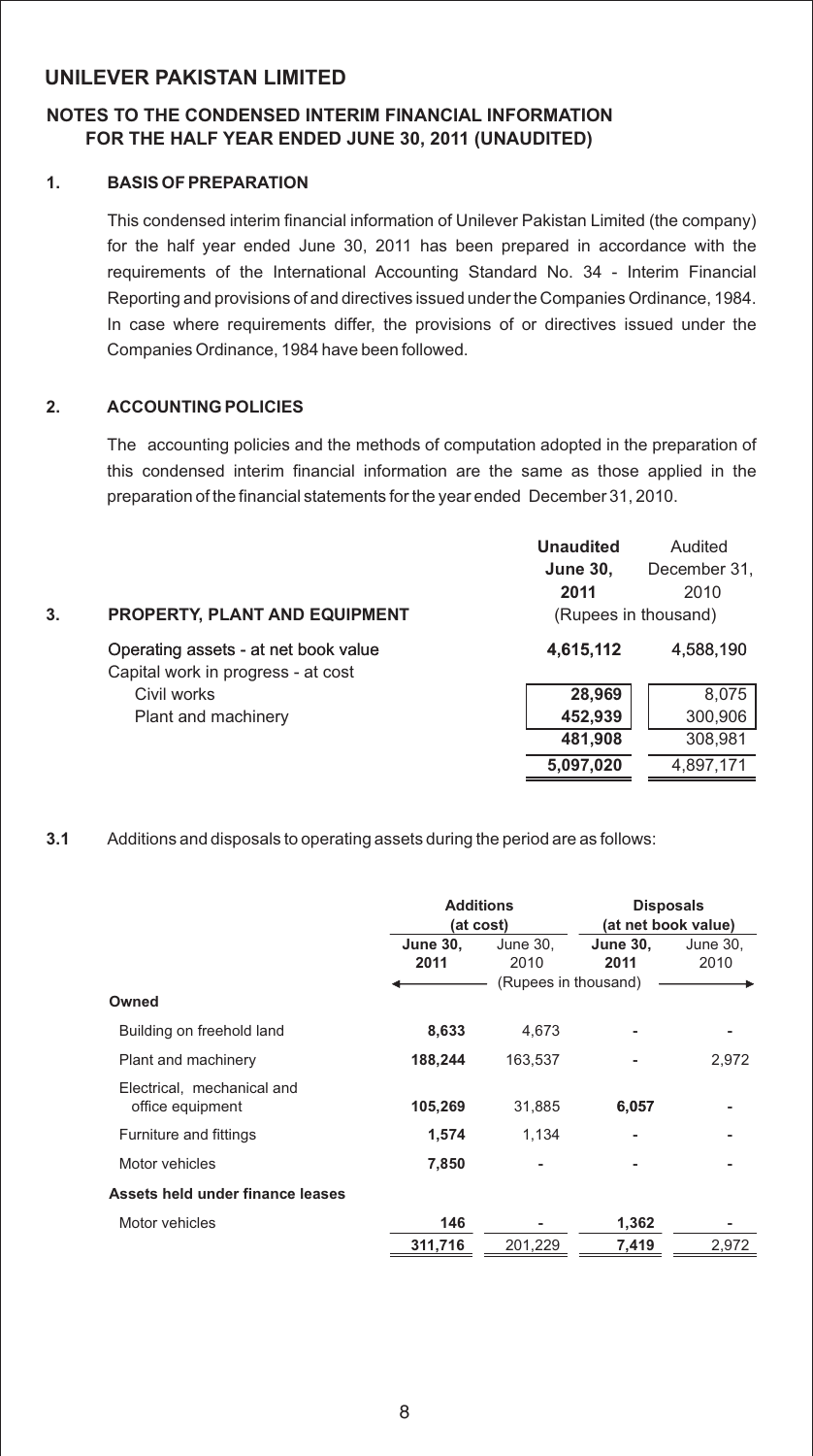#### **4. CONTINGENCIES AND COMMITMENTS**

#### **4.1 Contingencies**

**4.1.1** The contingency amount reported in respect of Sindh Development Infrastructure Fee / Cess in the annual financial statements 2010 has remained unchanged at Rs. 321.47 million as at June 30, 2011.

As a matter of prudence, a total of Rs 321.47 million as at June 30, 2011 (2010: Rs 321.47 million) out of the revenue reserves has been earmarked as contingency reserve for the levy uptill December 2006.

**4.1.2** The Officer of Inland Revenue while finalising the re-assessment for the tax years 2006, 2007 and 2009 passed amended assessment orders enhancing tax liability for these years by Rs. 400 million in respect of certain disallowances.

The company has filed appeals before the Commissioner of Inland Revenue (Appeals) and the same were decided against the company. However, the company has filed the appeals before the Appellate Tribunal Inland Revenue.

Further, the Additional Commissioner of Inland Revenue amended the assessments for tax years 2008 and 2010 enhancing the tax liability by Rs. 261 million. The company has filed appeals before the Commissioner of Inland Revenue (Appeals) against these orders.

The management of the company is of the view that the disallowances have been made erroneously and therefore, the ultimate decision in appeal will be in company's favour. No provision has, therefore, been made in the condensed interim financial information.

#### **4.2 Commitments**

The commitments for capital expenditure outstanding as at June 30, 2011 amounted to Rs. 725.95 million (December 31, 2010: Rs. 392.95 million).

#### **5. SEGMENT ANALYSIS**

#### **5.1 SEGMENT RESULTS**

|                                        | Home and<br>Personal<br>Care | <b>Beverages</b> | Ice Cream            | <b>Spreads</b> | Total      |
|----------------------------------------|------------------------------|------------------|----------------------|----------------|------------|
| For the quarter ended<br>June 30, 2011 |                              |                  | (Rupees in thousand) |                |            |
| Revenue                                | 6,909,068                    | 3,091,476        | 2,229,563            | 402,696        | 12,632,803 |
| Segment results                        | 570,715                      | 117,340          | 226,141              | 6,721          | 920,917    |
| For the quarter ended<br>June 30, 2010 |                              |                  |                      |                |            |
| Revenue                                | 6,110,556                    | 3,010,892        | 1,848,270            | 279,243        | 11.248.961 |
| Segment results                        | 774,818                      | 34,196           | 195,739              | (12,051)       | 992,702    |
| For half year ended<br>June 30, 2011   |                              |                  |                      |                |            |
| Revenue                                | 13,407,212                   | 7.285.342        | 3,347,826            | 762,754        | 24,803,134 |
| Segment results                        | 1,525,517                    | 527,791          | 213,881              | 51,114         | 2,318,303  |
| For half year ended<br>June 30, 2010   |                              |                  |                      |                |            |
| Revenue                                | 11.392.038                   | 6.780.572        | 2.788.576            | 542,622        | 21,503,808 |
| Segment results                        | 1.579.696                    | 189.864          | 194.044              | (7.652)        | 1,955,952  |
|                                        |                              |                  |                      |                |            |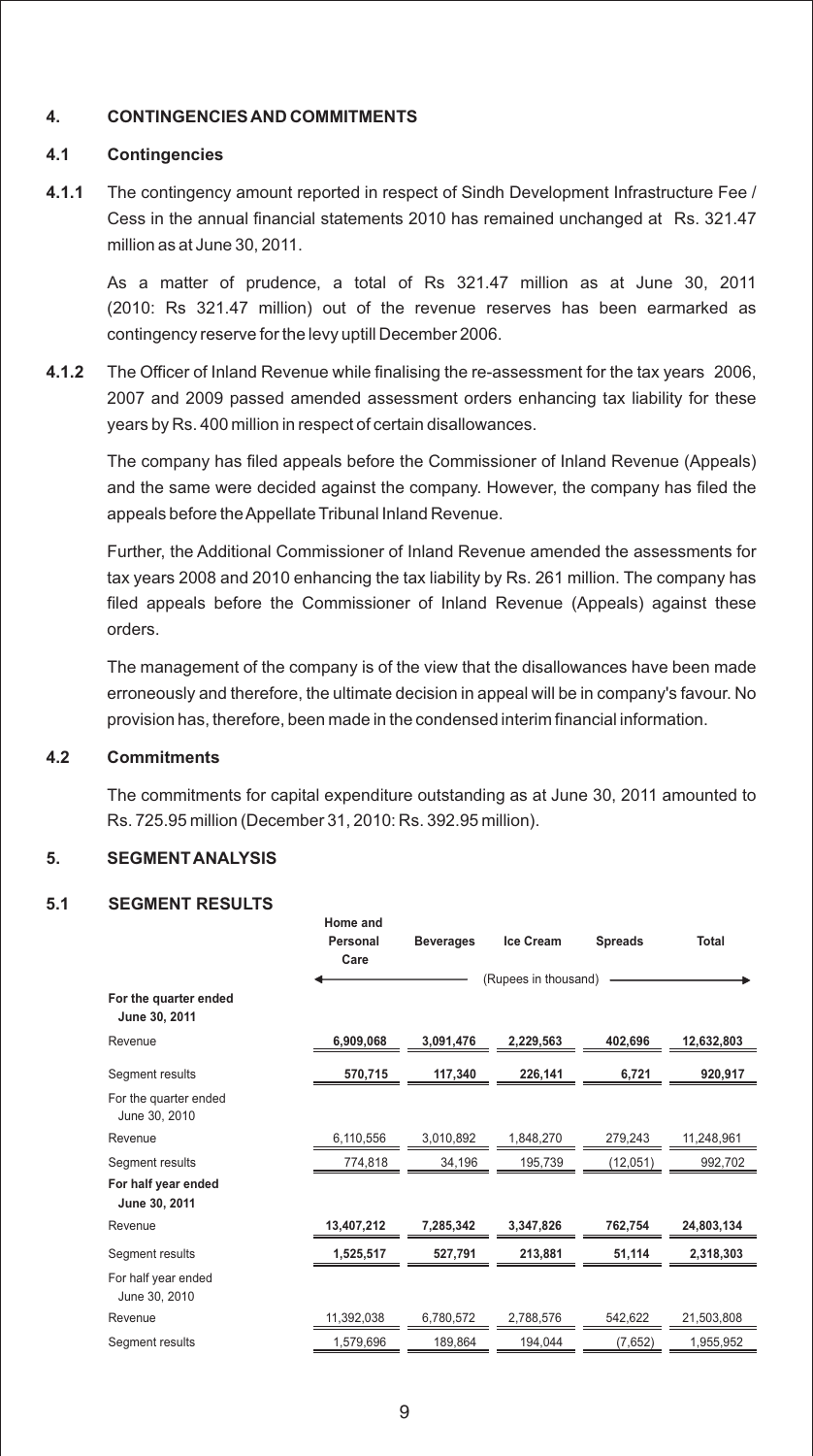Reconciliation of segment results with profit after tax is as follows:

|                                       | <b>Quarter ended</b> |                      | Half year ended |            |
|---------------------------------------|----------------------|----------------------|-----------------|------------|
|                                       | <b>June 30.</b>      | June 30.             | <b>June 30.</b> | June 30,   |
|                                       | 2011                 | 2010                 | 2011            | 2010       |
|                                       |                      | (Rupees in thousand) |                 |            |
|                                       |                      |                      |                 |            |
| Total results for reportable segments | 920,917              | 992.702              | 2,318,303       | 1,955,952  |
|                                       |                      |                      |                 |            |
| Other operating expenses              | (87, 346)            | (76, 395)            | (190, 422)      | (147, 527) |
|                                       |                      |                      |                 |            |
| Other operating income                | 132,361              | 60,292               | 228,080         | 110,092    |
| Restructuring costs                   | (25,000)             | (50,000)             | (45,000)        | (50,000)   |
|                                       |                      |                      |                 |            |
| Finance costs                         | (26, 743)            | (25, 219)            | (47,005)        | (70, 857)  |
| Taxation                              | (281, 286)           | (295, 950)           |                 |            |
|                                       |                      |                      | (732, 426)      | (610, 424) |
| Profit after tax                      | 632.903              | 605.430              | 1.531.530       | 1,187,236  |

# **5.2 SEGMENT ASSETS**

|                                                               | Home and<br>Personal<br>Care | <b>Beverages</b> | <b>Ice Cream</b><br>(Rupees in thousand) | <b>Spreads</b> | Total      |
|---------------------------------------------------------------|------------------------------|------------------|------------------------------------------|----------------|------------|
| As at June 30, 2011<br>Segment assets                         | 5,628,135                    | 2.011.324        | 3.843.653                                | 210.136        | 11,693,248 |
| As at December 31, 2010 -<br><b>Audited</b><br>Segment assets | 4.195.315                    | 3,165,263        | 3.440.133                                | 142.138        | 10.942.849 |

Reconciliation of segment assets with total assets in the balance sheet is as follows:

|                               |                 | Audited              |
|-------------------------------|-----------------|----------------------|
|                               | <b>June 30,</b> | December 31.         |
|                               | 2011            | 2010                 |
|                               |                 | (Rupees in thousand) |
| Total for reportable segments | 11,693,248      | 10,942,849           |
| Unallocated assets            | 3,622,087       | 2,558,258            |
| Total as per balance sheet    | 15,315,335      | 13,501,107           |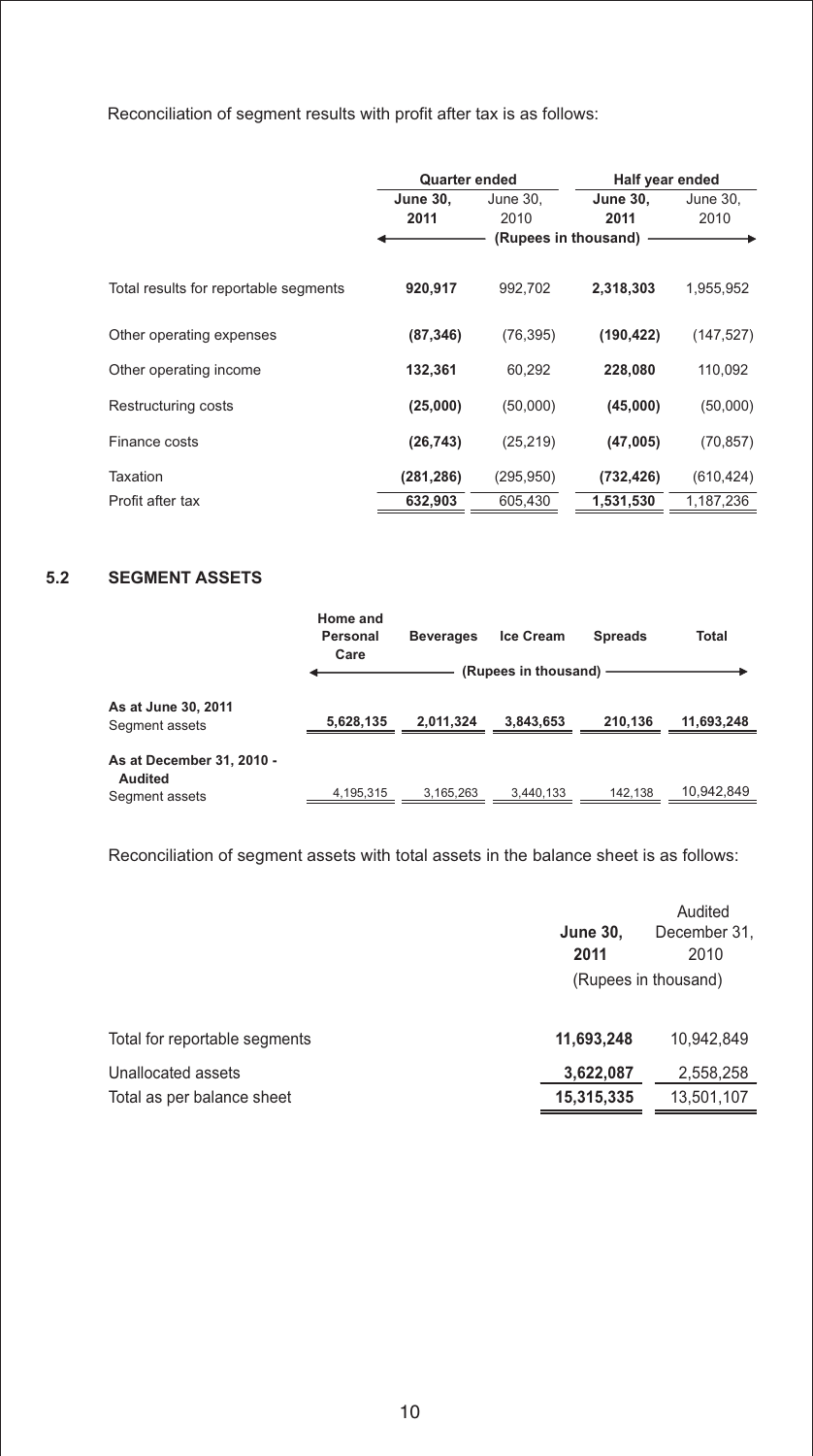|    |                                                                                       | <b>June 30,</b><br>2011<br>(Rupees in thousand) | June 30,<br>2010          |
|----|---------------------------------------------------------------------------------------|-------------------------------------------------|---------------------------|
| 6. | <b>CASH GENERATED FROM OPERATIONS</b>                                                 |                                                 |                           |
|    | Profit before taxation                                                                | 2,263,956                                       | 1,797,660                 |
|    | Add / (Less): Adjustments for non-cash charges<br>and other items                     |                                                 |                           |
|    | Depreciation<br>Amortisation of software                                              | 277,375                                         | 269,186<br>2,433          |
|    | Gain on disposal of property,<br>plant and equipment                                  | (12, 542)                                       | (16, 777)                 |
|    | Finance cost<br>Provision for staff retirement benefits<br>Return on savings accounts | 47,005<br>54,190<br>(31, 502)                   | 70,857<br>58,036<br>(625) |
|    | Profit before working capital changes                                                 | 334,526<br>2,598,482                            | 383,110<br>2,180,770      |
|    | <b>Effect on cash flow due to</b><br>working capital changes                          |                                                 |                           |
|    | (Increase) / Decrease in current assets                                               |                                                 |                           |
|    | Stores and spares                                                                     | (21, 106)                                       | (85, 174)                 |
|    | Stock in trade                                                                        | (1,868,131)                                     | (662, 159)                |
|    | Trade debts                                                                           | (190, 790)                                      | (89, 192)                 |
|    | Loans and advances                                                                    | 9,627                                           | (13, 783)                 |
|    | Trade deposits and short term<br>prepayments                                          | (105, 476)                                      | (51, 185)                 |
|    | Other receivables                                                                     | (99, 049)                                       | (27, 652)                 |
|    | Increase in current liabilities                                                       | (2, 274, 925)                                   | (929, 145)                |
|    | Trade and other payables                                                              | 2,857,739                                       | 997,222                   |
|    | Provisions                                                                            | 75,936                                          | 104,718                   |
|    |                                                                                       | 2,933,675                                       | 1,101,940                 |
|    | Cash generated from operations                                                        | 3,257,232                                       | 2,353,565                 |
|    |                                                                                       |                                                 |                           |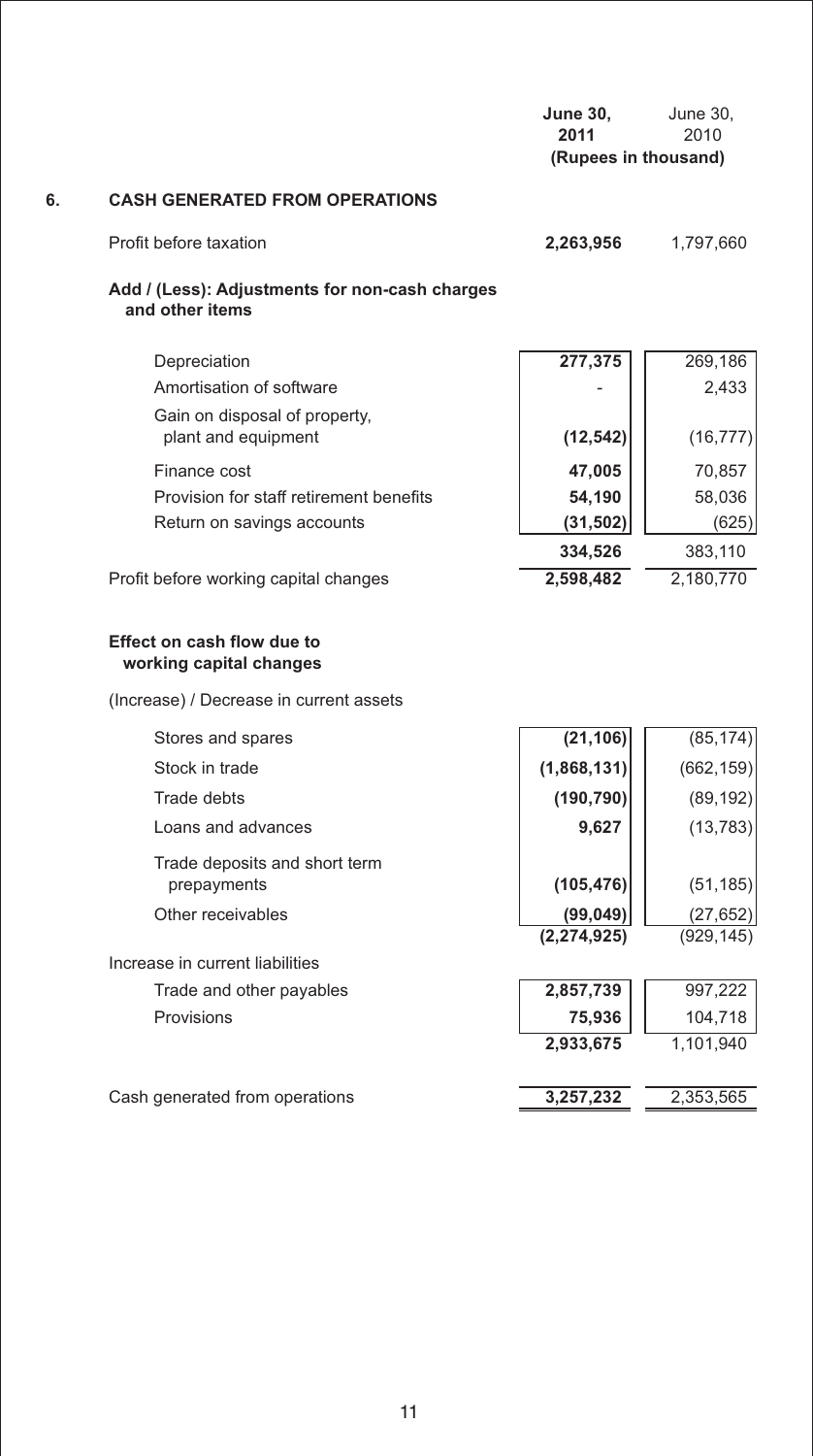|    |                                  | <b>June 30,</b><br>2011<br>(Rupees in thousand) | <b>June 30,</b><br>2010 |
|----|----------------------------------|-------------------------------------------------|-------------------------|
| 7. | <b>CASH AND CASH EQUIVALENTS</b> |                                                 |                         |
|    | Cash and bank balances           | 406.151                                         | 480,357                 |
|    | Short term borrowings            | (141, 043)                                      | (2, 186, 937)           |
|    |                                  | 265,108                                         | (1,706,580)             |
|    |                                  |                                                 |                         |

# **8. RELATED PARTYTRANSACTIONS**

Significant related party transactions during the period are as follows:

| <b>Relationship with the</b><br>company |                              | <b>Nature of transactions</b>                       | <b>June 30,</b><br>June 30,<br>2010<br>2011<br>(Rupees in thousand) |           |
|-----------------------------------------|------------------------------|-----------------------------------------------------|---------------------------------------------------------------------|-----------|
| i.                                      | Ultimate parent company:     | Royalty and technical<br>services fee               | 880,963                                                             | 763,866   |
| ii.                                     | Other related<br>parties:    | Purchase of goods                                   | 6,120,717                                                           | 5,689,956 |
|                                         |                              | Reimbursement of expenses<br>to related party       |                                                                     | 26,888    |
|                                         |                              | Fee for receiving of services<br>from related party | 30,758                                                              | 955       |
|                                         |                              | Payment to related party for<br>intangible asset    | 279,300                                                             | 75,312    |
|                                         |                              | Sale of goods                                       | 4,759                                                               | 5,803     |
|                                         |                              | Recovery of expenses from<br>related party          |                                                                     | 58,796    |
|                                         |                              | Fee for providing of services<br>to related parties | 124,717                                                             | 7,216     |
| iii.                                    | Key management<br>personnel: | Salaries and other short-term<br>employee benefits  | 53,706                                                              | 36,558    |
|                                         |                              | Post-employment<br>benefits                         | 4,892                                                               | 4,000     |
| İV.                                     | Others:                      | Donations                                           | 2,869                                                               | 2,276     |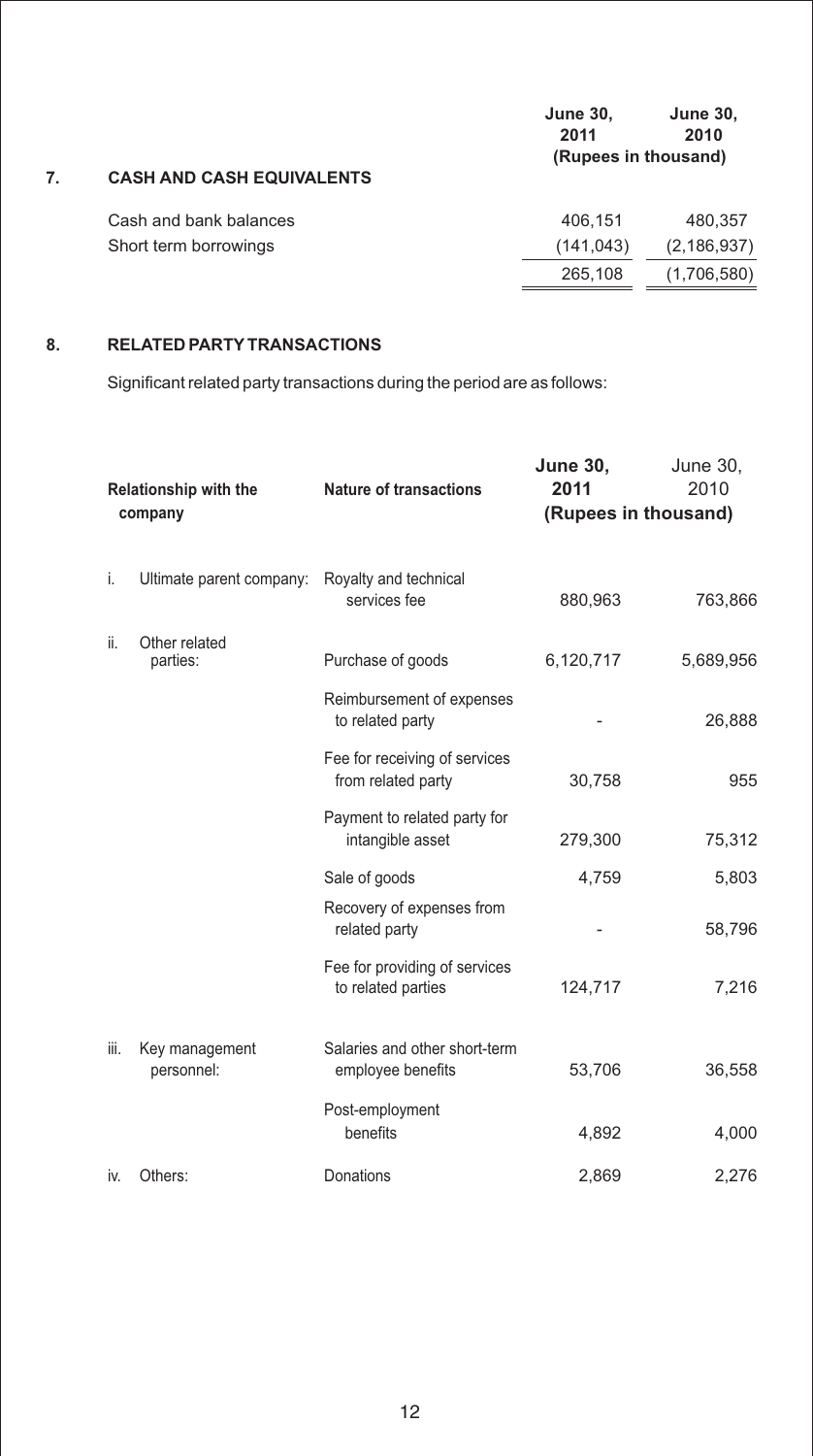#### **9. MONOPOLY CONTROLAUTHORITYORDER**

There is no change in status as reported in the latest annual financial statements regarding the Monopoly Control Authority (MCA) Order terminating the non-competition agreement, requiring the company to refund the amount of Rs. 250 million to Dalda Foods (Private) Limited (DFL). The management is of the view that the agreement between the company and DFL is not in the violation of Monopolies and Restrictive Trade Practices Ordinance 1970. The company filed an appeal in the High Court of Sindh and the operation of MCA's order was stayed. At present, the appeal is pending for hearing.

#### **10. INTERIM DIVIDEND**

The Board of Directors in its meeting held on August 09, 2011 declared an interim cash dividend of Rs. 105 per share (2010: Rs. 89 per share) amounting to Rs. 1.396 billion (2010: Rs. 1.183 billion). This condensed interim financial information does not reflect this dividend payable.

#### **11. DATE OF ISSUE**

This condensed interim financial information has been authorised for issue on August 09, 2011 by the Board of Directors of the Company.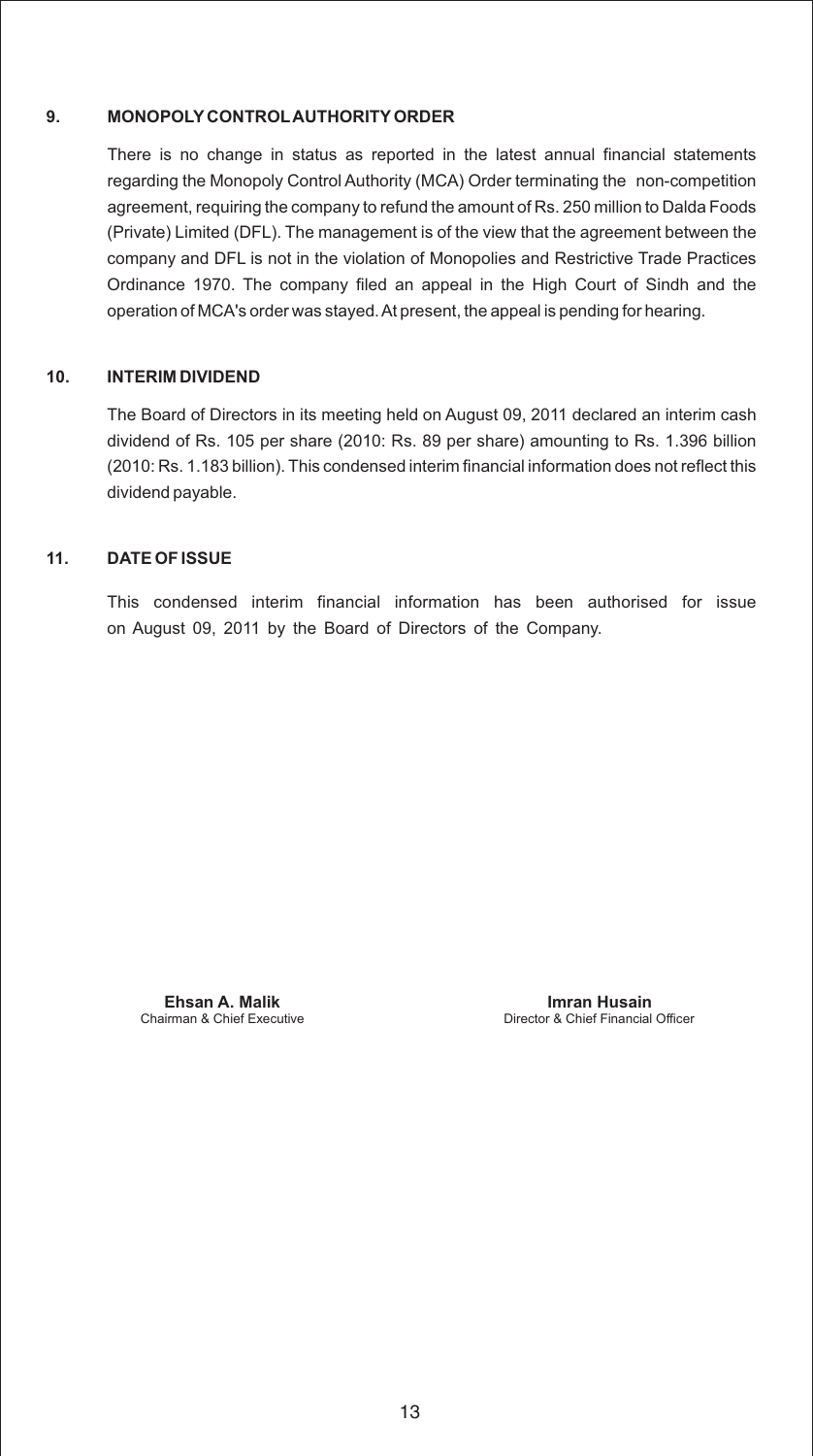# **CONDENSED INTERIM CONSOLIDATED FINANCIAL INFORMATION FOR THE HALF YEAR ENDED JUNE 30, 2011**

Unilever Pakistan Limited and its Subsidiary Companies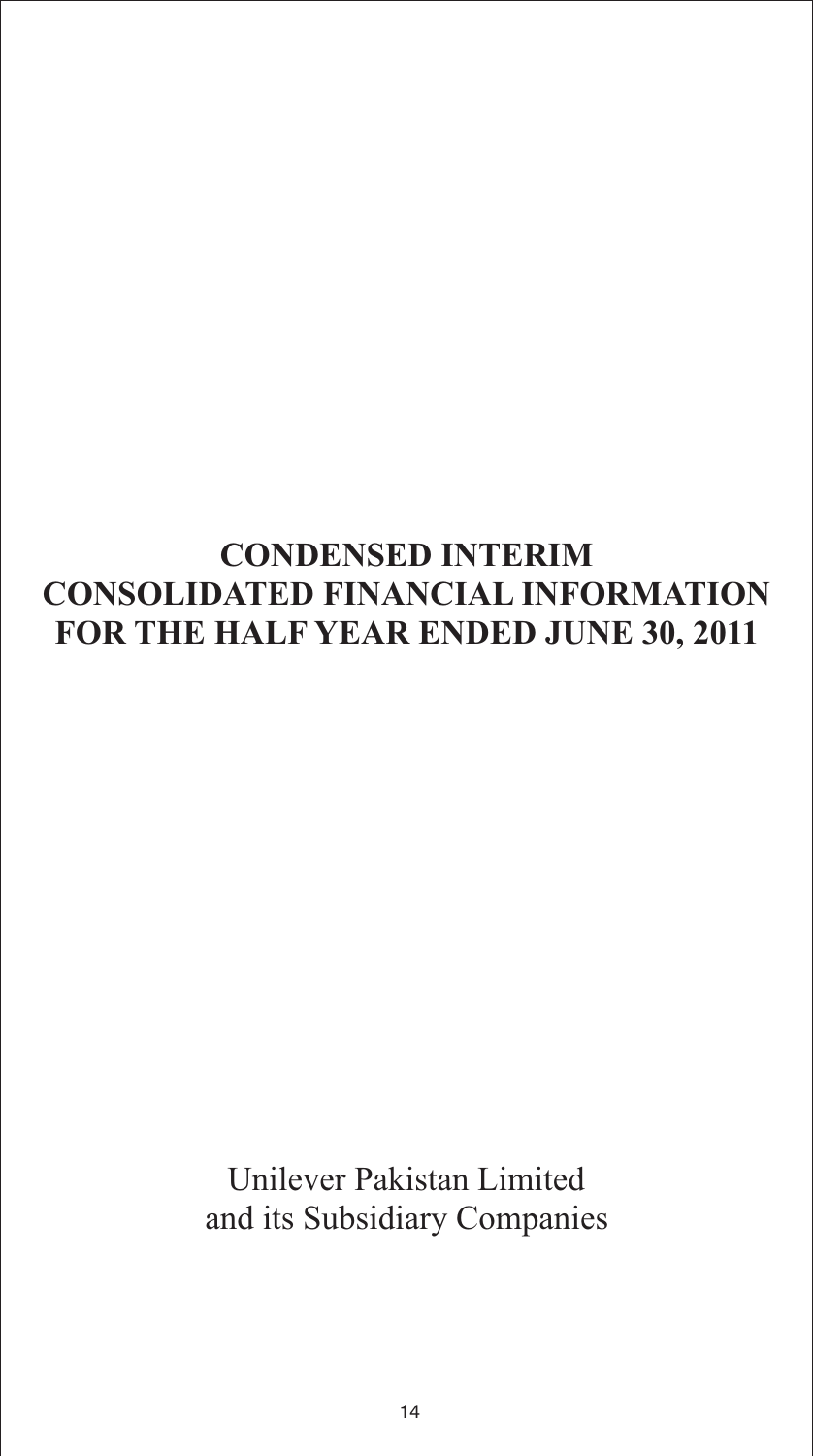# **CONDENSED INTERIM CONSOLIDATED BALANCE SHEET AS AT JUNE 30, 2011**

|                                                                                           |      | <b>Unaudited</b>                  | Audited                           |  |
|-------------------------------------------------------------------------------------------|------|-----------------------------------|-----------------------------------|--|
|                                                                                           | Note | <b>June 30,</b>                   | December 31,                      |  |
|                                                                                           |      | 2011                              | 2010                              |  |
| <b>ASSETS</b>                                                                             |      |                                   | (Rupees in thousand)              |  |
| <b>Non-current assets</b>                                                                 |      |                                   |                                   |  |
| Property, plant and equipment                                                             | 4    | 5,097,020                         | 4,897,171                         |  |
| Intangibles                                                                               |      | 1,020,894                         | 821,086                           |  |
| Long term investments                                                                     |      | 200                               | 200                               |  |
| Long term loans                                                                           |      | 102,533                           | 83,887                            |  |
| Long term deposits and prepayments                                                        |      | 22,744                            | 27,997                            |  |
| Retirement benefits - prepayments                                                         |      | 130,669                           | 148,800                           |  |
|                                                                                           |      | 6,374,060                         | 5,979,141                         |  |
| <b>Current assets</b>                                                                     |      |                                   |                                   |  |
| Stores and spares                                                                         |      | 378,444                           | 357,338                           |  |
| Stock in trade                                                                            |      | 5,749,138                         | 3,881,007                         |  |
| <b>Trade debts</b>                                                                        |      | 713,585                           | 522,795                           |  |
| Loans and advances                                                                        |      | 117,072                           | 126,699                           |  |
| Accrued interest / markup                                                                 |      |                                   | 35                                |  |
| Trade deposits and short term prepayments                                                 |      | 349,137                           | 243,661                           |  |
| Other receivables                                                                         |      | 173,593                           | 70,960                            |  |
| Tax refunds due from the Government                                                       |      | 962,737                           | 466,394                           |  |
| Investments held to maturity                                                              |      | 144,099                           | 143,354                           |  |
| Cash and bank balances                                                                    |      | 412,169                           | 1,762,650                         |  |
|                                                                                           |      | 8,999,974                         | 7,574,893                         |  |
| <b>Total assets</b>                                                                       |      | 15,374,034                        | 13,554,034                        |  |
| <b>EQUITY AND LIABILITIES</b><br><b>Capital and reserves</b><br>Share capital<br>Reserves |      | 669,477<br>2,391,605<br>3,061,082 | 669,477<br>2,942,056<br>3,611,533 |  |
| Surplus on revaluation of fixed assets                                                    |      | 11,992                            | 12,317                            |  |
| <b>Liabilities</b>                                                                        |      |                                   |                                   |  |
| <b>Non-current liabilities</b>                                                            |      |                                   |                                   |  |
| Liabilities against assets subject to finance leases                                      |      | 5,133                             | 19,818                            |  |
| Deferred taxation                                                                         |      | 560,282                           | 576,143                           |  |
| Retirement benefits obligations                                                           |      | 388,041                           | 358,802                           |  |
|                                                                                           |      | 953,456                           | 954,763                           |  |
| <b>Current liabilities</b>                                                                |      |                                   |                                   |  |
| Trade and other payables                                                                  |      | 10,707,546                        | 8,235,346                         |  |
| Accrued interest / mark up                                                                |      | 3,726                             | 16,184                            |  |
| Short term borrowings                                                                     |      | 141,043                           | 297,143                           |  |
| Current maturity of liabilities against                                                   |      |                                   |                                   |  |
| assets subject to finance leases                                                          |      | 20,951                            | 28,877                            |  |
| <b>Taxation- Provision less Payments</b>                                                  |      | 502                               | 71                                |  |
| Provisions                                                                                |      | 473,736                           | 397,800                           |  |
| <b>Total liabilities</b>                                                                  |      | 11,347,504                        | 8,975,421                         |  |
| <b>Contingencies and commitments</b>                                                      | 5    | 12,300,960                        | 9,930,184                         |  |
| <b>Total equity and liabilities</b>                                                       |      | 15,374,034                        | 13,554,034                        |  |

The annexed notes 1 to 12 form an integral part of this condensed interim financial information.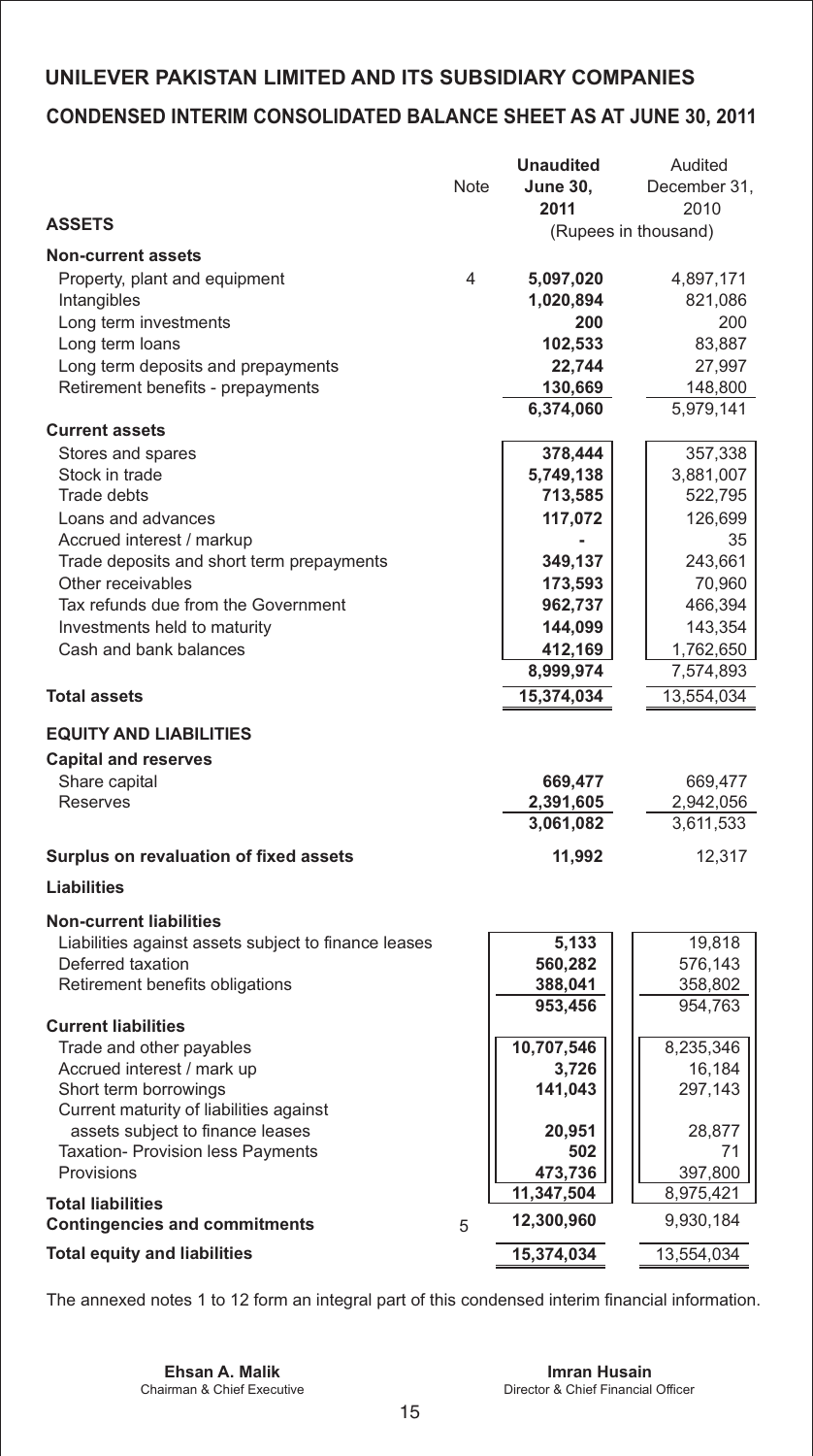# **CONDENSED INTERIM CONSOLIDATED PROFIT AND LOSS ACCOUNT FOR THE HALF YEAR ENDED JUNE 30, 2011 (UNAUDITED)**

|                               | Note | <b>Quarter ended</b> |                      | Half year ended |                |
|-------------------------------|------|----------------------|----------------------|-----------------|----------------|
|                               |      | <b>June 30,</b>      | June 30,             | <b>June 30,</b> | June 30,       |
|                               |      | 2011                 | 2010                 | 2011            | 2010           |
|                               |      |                      | (Rupees in thousand) |                 |                |
|                               |      |                      |                      |                 |                |
| Sales                         | 6    | 12,632,803           | 11,248,961           | 24,803,134      | 21,503,808     |
| Cost of sales                 |      | (8, 331, 458)        | (7,603,747)          | (16, 453, 448)  | (14, 692, 141) |
| Gross profit                  |      | 4,301,345            | 3,645,214            | 8,349,686       | 6,811,667      |
| Distribution costs            |      | (2,984,908)          | (2,329,510)          | (5,307,047)     | (4, 274, 861)  |
| Administrative expenses       |      | (395, 607)           | (323,002)            | (724, 436)      | (580, 854)     |
| Other operating expenses      |      | (87, 346)            | (76, 405)            | (190, 422)      | (147, 547)     |
| Other operating income        |      | 138,942              | 64,594               | 235,982         | 118,006        |
|                               |      | 972,426              | 980,891              | 2,363,763       | 1,926,411      |
| Restructuring cost            |      | (25,000)             | (50,000)             | (45,000)        | (50,000)       |
| <b>Profit from operations</b> |      | 947,426              | 930,891              | 2,318,763       | 1,876,411      |
| Finance costs                 |      | (26, 743)            | (25, 249)            | (47,006)        | (70, 888)      |
| <b>Profit before taxation</b> |      | 920,683              | 905,642              | 2,271,757       | 1,805,523      |
| Taxation                      |      | (283, 558)           | (297,442)            | (735, 156)      | (613, 176)     |
| <b>Profit after taxation</b>  |      | 637,125              | 608,200              | 1,536,601       | 1,192,347      |
|                               |      |                      |                      |                 |                |
| Earnings per share - (Rupees) |      | 47.93                | 45.75                | 115.58          | 89.69          |

The annexed notes 1 to 12 form an integral part of this condensed interim financial information.

**Ehsan A. Malik Imran Husain**<br>Chairman & Chief Executive **Internal A. A. Malian Chairman & Chief Executive Immedial** 

Director & Chief Financial Officer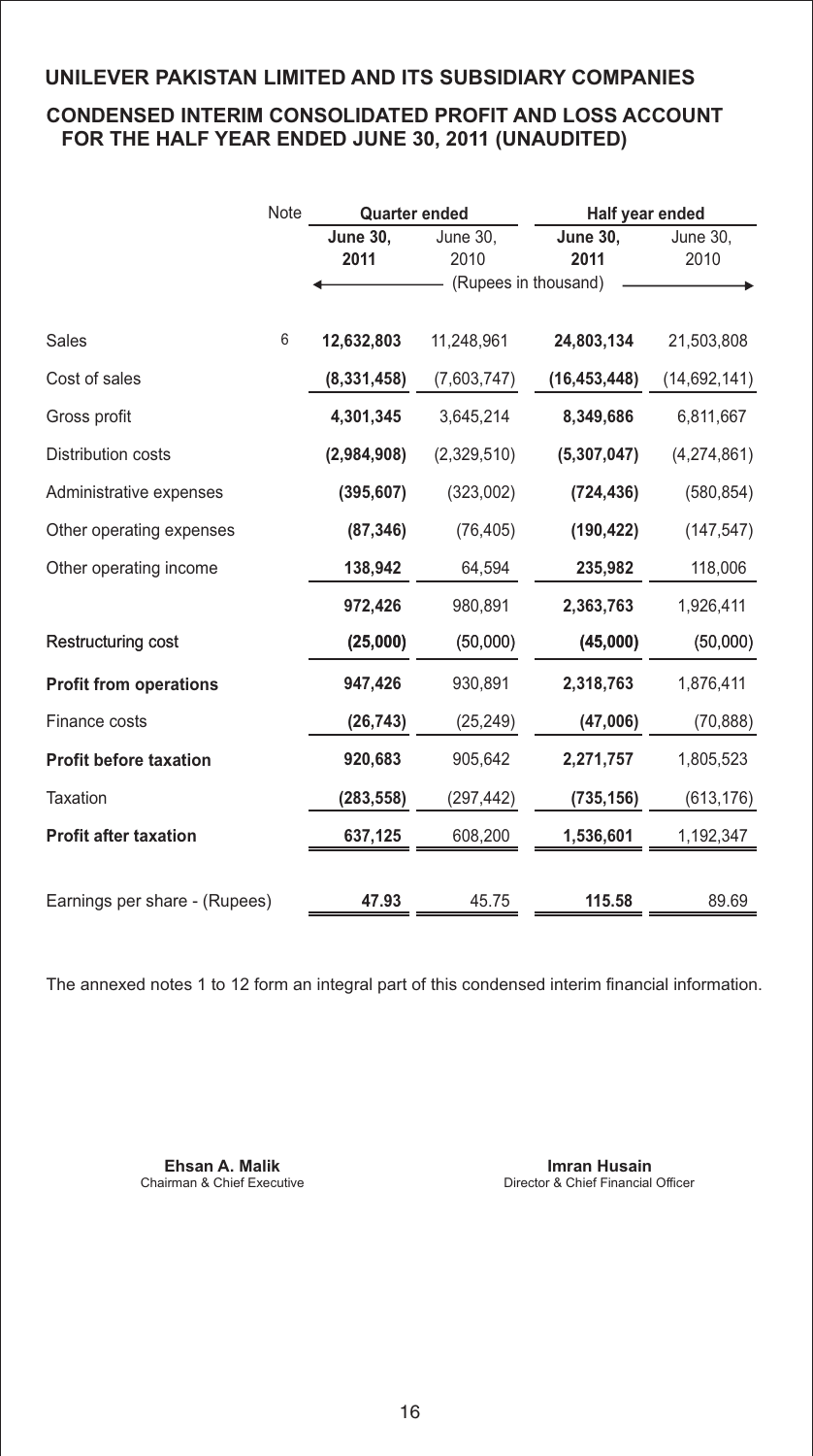# **CONDENSED INTERIM CONSOLIDATED CASH FLOW STATEMENT FOR THE HALF YEAR ENDED JUNE 30, 2011 (UNAUDITED)**

|                                                                  | <b>Note</b> | <b>June 30,</b><br>2011 | June 30,<br>2010 |
|------------------------------------------------------------------|-------------|-------------------------|------------------|
| <b>CASH FLOWS FROM OPERATING ACTIVITIES</b>                      |             | (Rupees in thousand)    |                  |
| Cash generated from operations                                   | 7           | 3,253,853               | 2,353,565        |
| Retirement benefits obligations paid                             |             | (6,820)                 | (5,868)          |
| Finance costs paid                                               |             | (59, 463)               | (79, 559)        |
| Income tax paid                                                  |             | (1, 246, 930)           | (1,088,239)      |
| (Increase) / Decrease in long term loans                         |             | (18, 646)               | 2,981            |
| Decrease in long term deposits and prepayments                   |             | 5,253                   | 59,914           |
| Net cash from operating activities                               |             | 1,927,247               | 1,242,794        |
| <b>CASH FLOWS FROM INVESTING ACTIVITIES</b>                      |             |                         |                  |
| Purchase of property, plant and equipment                        |             | (484, 643)              | (257, 205)       |
| Payment for intangible asset                                     |             | (590, 876)              | (80, 578)        |
| Sale proceeds of property, plant and equipment                   |             | 19,961                  | 19,749           |
| Encashment of investmentes held to maturity                      |             | (745)                   |                  |
| Return received on savings accounts                              |             | 39,404                  | 8,133            |
| Net cash used in investing activities                            |             | (1,016,899)             | (309,900)        |
| <b>CASH FLOWS FROM FINANCING ACTIVITIES</b>                      |             |                         |                  |
| Decrease in liabilities against assets subject to finance leases |             | (22, 611)               | (22, 557)        |
| Dividends paid                                                   |             | (2,082,118)             | (1,816,965)      |
| Net cash used in financing activities                            |             | (2, 104, 729)           | (1,839,522)      |
| Net decrease in cash and cash equivalents                        |             | (1, 194, 381)           | (906, 628)       |
| Cash and cash equivalents at the beginning of the period         |             | 1,465,507               | (659, 182)       |
| Cash and cash equivalents at the end of the period               | 8           | 271,126                 | (1, 565, 810)    |
|                                                                  |             |                         |                  |

The annexed notes 1 to 12 form an integral part of this condensed interim financial information.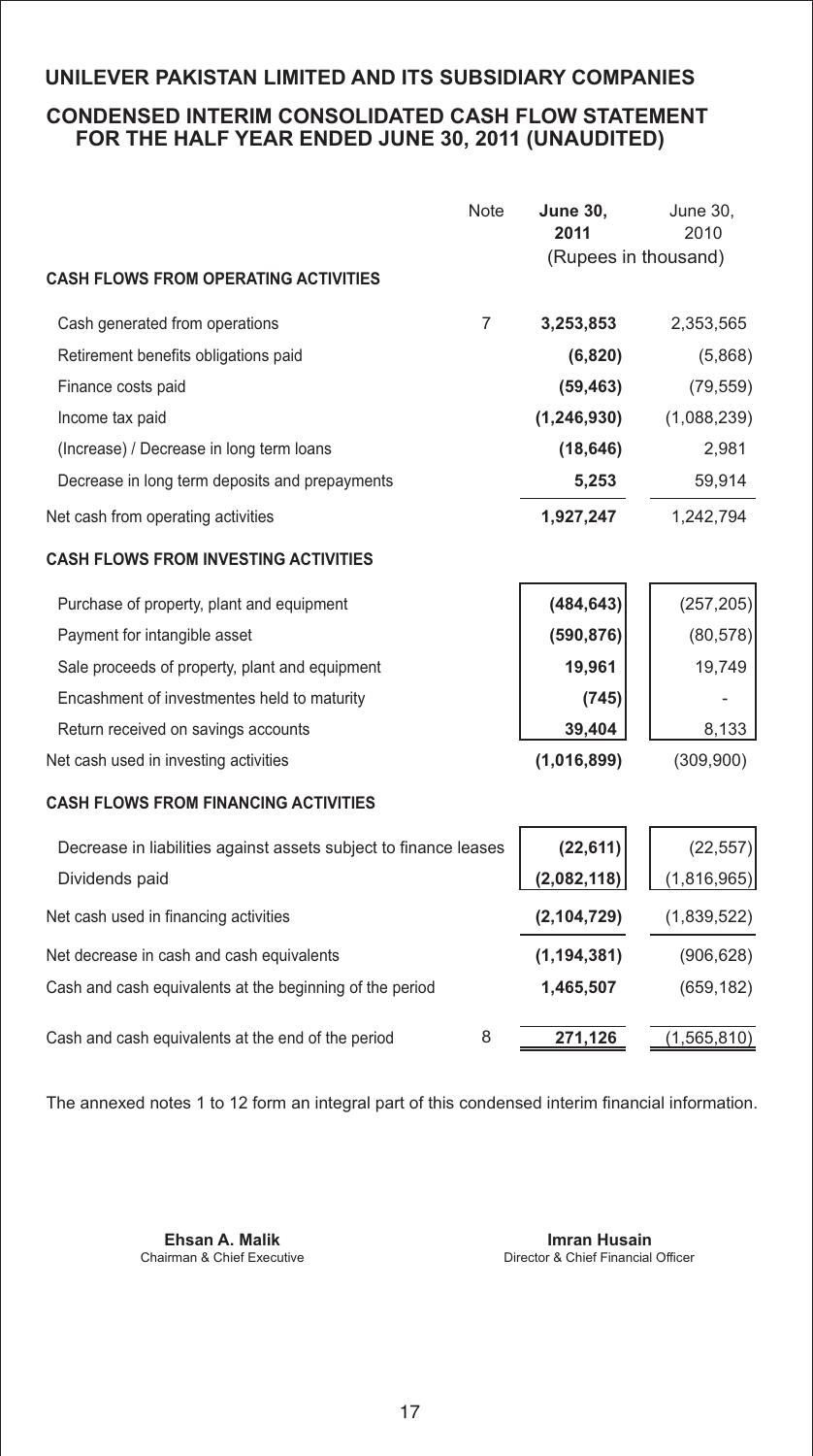# **CONDENSED INTERIM CONSOLIDATED STATEMENT OF CHANGES IN EQUITY FOR THE HALF YEAR ENDED JUNE 30, 2011 (UNAUDITED)**

|                                                                                                                                     | <b>SHARE</b>   | <b>RESERVES</b>                                                  |             |                          | <b>TOTAL</b>     |             |
|-------------------------------------------------------------------------------------------------------------------------------------|----------------|------------------------------------------------------------------|-------------|--------------------------|------------------|-------------|
|                                                                                                                                     | <b>CAPITAL</b> | <b>CAPITAL</b>                                                   |             | <b>REVENUE</b>           | <b>SUB TOTAL</b> |             |
|                                                                                                                                     |                | Arising<br>under schemes<br>of arrangements<br>for amalgamations | Contingency | Unappropriated<br>profit |                  |             |
|                                                                                                                                     |                |                                                                  |             | (Rupees in thousand)     |                  |             |
| Balance as at January 1, 2010                                                                                                       | 669.477        | 70,929                                                           | 321.471     | 2,269,829                | 2,662,229        | 3,331,706   |
| Net profit for the half year<br>ended June 30, 2010                                                                                 |                |                                                                  |             | 1,192,347                | 1,192,347        | 1,192,347   |
| Transferred from surplus on revaluation of<br>fixed assets - net of deferred taxation:<br>-incremental depreciation for the period  |                |                                                                  |             | 325                      | 325              | 325         |
| <b>Dividends</b><br>For the year ended December 31, 2009<br>- On cumulative preference shares<br>@ 5% per share                     |                |                                                                  |             | (239)                    | (239)            | (239)       |
| - Final dividend on ordinary shares<br>@ Rs. 137 per share                                                                          |                |                                                                  |             | (1,821,260)              | (1,821,260)      | (1,821,260) |
| Balance as at June 30, 2010                                                                                                         | 669,477        | 70,929                                                           | 321,471     | 1,641,002                | 2,033,402        | 2,702,879   |
| Balance as at January 1, 2011                                                                                                       | 669,477        | 70,929                                                           | 321,471     | 2,549,656                | 2,942,056        | 3,611,533   |
| Net profit for the half year<br>ended June 30, 2011                                                                                 |                |                                                                  |             | 1,536,601                | 1,536,601        | 1,536,601   |
| Transferred from surplus on revaluation of<br>fixed assets - net of deferred taxation:<br>- incremental depreciation for the period |                |                                                                  |             | 325                      | 325              | 325         |
| <b>Dividends</b><br>For the year ended December 31, 2010<br>- On cumulative preference shares<br>@ 5% per share                     |                |                                                                  |             | (239)                    | (239)            | (239)       |
| - Final dividend on ordinary shares<br>@ Rs. 157 per share                                                                          |                |                                                                  |             | (2,087,137)              | (2,087,137)      | (2,087,137) |
| Balance as at June 30, 2011                                                                                                         | 669,477        | 70,929                                                           | 321,471     | 1,999,206                | 2,391,606        | 3,061,083   |

The annexed notes 1 to 12 form an integral part of this condensed interim financial information.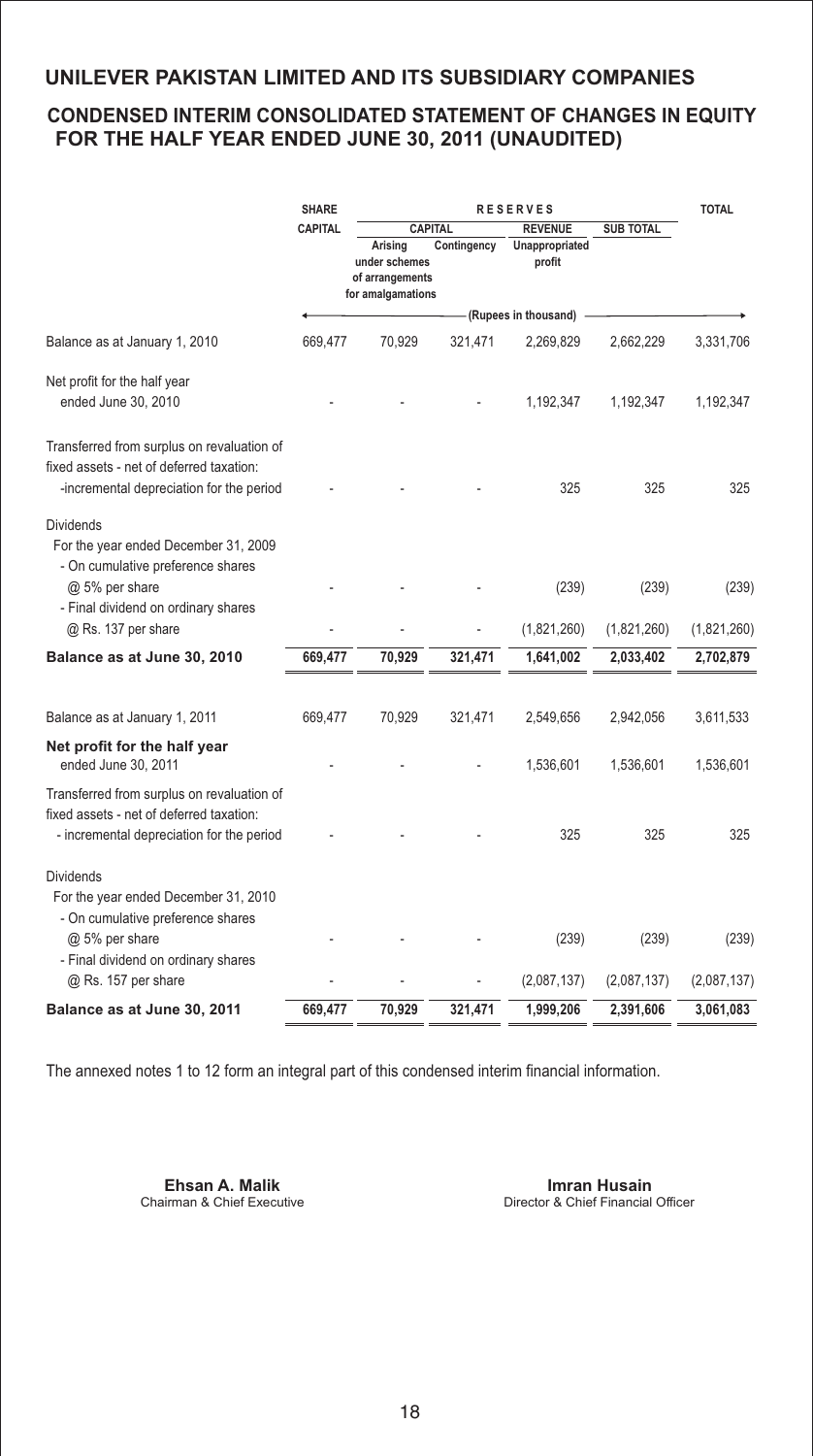# **NOTES TO THE CONDENSED INTERIM CONSOLIDATED FINANCIAL INFORMATION FOR THE HALF YEAR ENDED JUNE 30, 2011 (UNAUDITED)**

#### **1. BASIS OF PRESENTATION**

This condensed interim consolidated financial information includes the financial information of Unilever Pakistan Limited (the parent company), Lever Chemicals (Private) Limited, Levers Associated Pakistan Trust (Private) Limited and Sadiq (Private) Limited. The condensed interim financial information of the subsidiary companies has been consolidated on a line by line basis.

#### **2. BASIS OF PREPARATION**

This condensed interim consolidated financial information has been prepared in accordance with the requirements of International Accounting Standard No. 34, "Interim Financial Reporting" and is being submitted to the shareholders as required by Section 245 of the Companies Ordinance, 1984 and the Listing Regulations of the Karachi, Lahore and Islamabad Stock Exchanges.

#### **3. ACCOUNTING POLICIES**

The accounting policies and the methods of computation adopted in the preparation of this condensed interim financial information are the same as those applied in the preparation of the financial statements for the year ended December 31, 2010.

| 4. | <b>PROPERTY, PLANT AND EQUIPMENT</b>                                       | <b>Unaudited</b><br><b>June 30,</b><br>2011 | <b>Audited</b><br>December 31,<br>2010<br>(Rupees in thousand) |
|----|----------------------------------------------------------------------------|---------------------------------------------|----------------------------------------------------------------|
|    | Operating assets - at net book value<br>Capital work in progress - at cost | 4,615,112                                   | 4,588,190                                                      |
|    | Civil works                                                                | 28,969                                      | 8,075                                                          |
|    | Plant and machinery                                                        | 452,939                                     | 300,906                                                        |
|    |                                                                            | 481,908                                     | 308,981                                                        |
|    |                                                                            | 5,097,020                                   | 4.897.171                                                      |

4.1 Additions and disposals to operating assets during the period are as follows:

|                                                |                         | <b>Additions</b><br>(at cost) |                         | <b>Disposals</b><br>(at net book value) |
|------------------------------------------------|-------------------------|-------------------------------|-------------------------|-----------------------------------------|
|                                                | <b>June 30,</b><br>2011 | <b>June 30,</b><br>2010       | <b>June 30,</b><br>2011 | <b>June 30,</b><br>2010                 |
| Owned                                          |                         |                               | (Rupees in thousand)    |                                         |
| Building on freehold land                      | 8,633                   | 4,673                         |                         |                                         |
| Plant and machinery                            | 188,244                 | 163,537                       |                         | 2,972                                   |
| Electrical, mechanical and<br>office equipment | 105,269                 | 31,885                        | 6,057                   |                                         |
| Furniture and fittings                         | 1,574                   | 1,134                         |                         |                                         |
| Motor vehicles                                 | 7,850                   |                               |                         |                                         |
| Assets held under finance leases               |                         |                               |                         |                                         |
| Motor vehicles                                 | 146                     |                               | 1,362                   |                                         |
|                                                | 311,716                 | 201,229                       | 7,419                   | 2,972                                   |
|                                                |                         |                               |                         |                                         |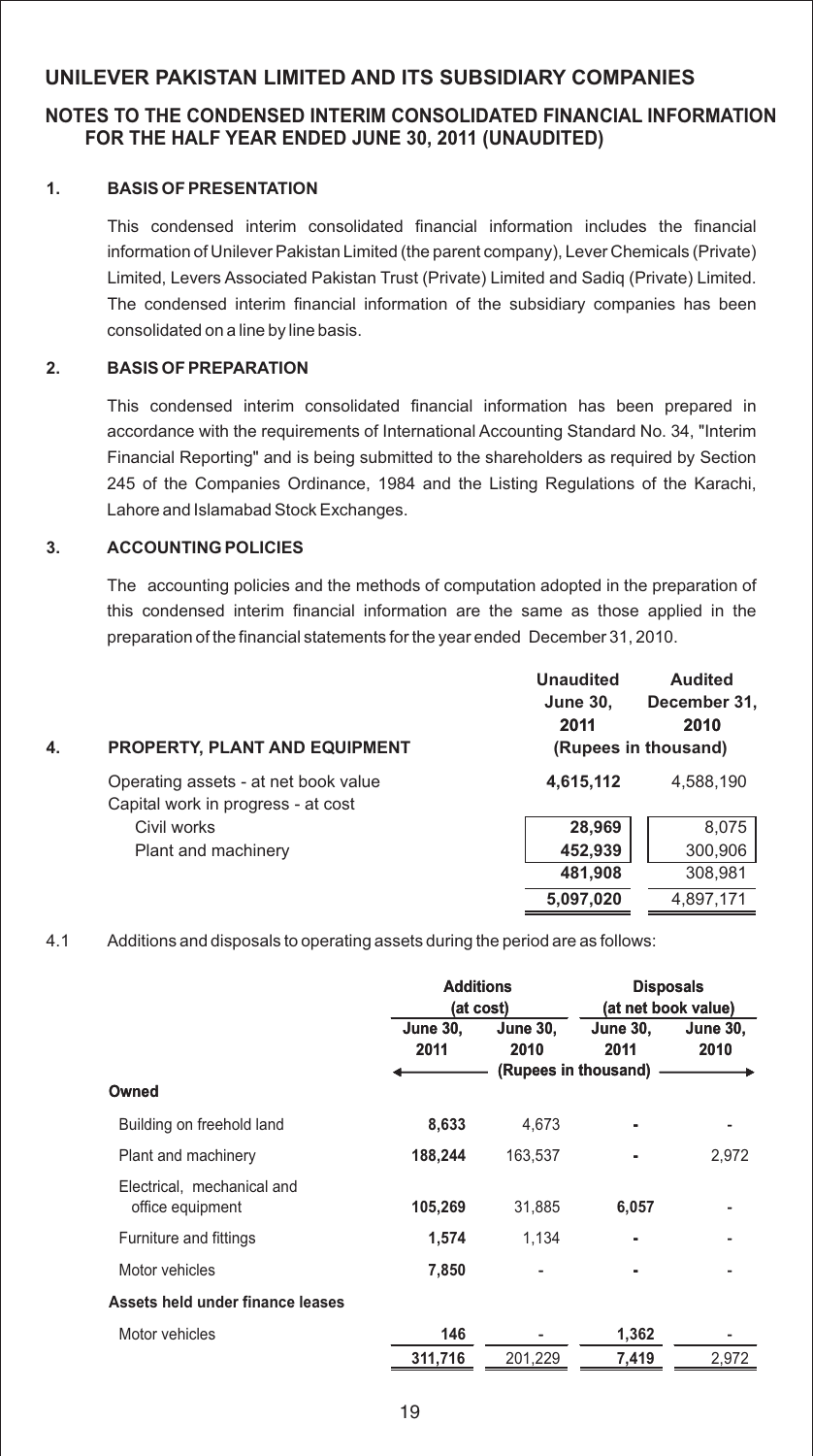#### **5. CONTINGENCIES AND COMMITMENTS**

#### **5.1 Contingencies**

**5.1.1** The contingency amount reported in respect of Sindh Development Infrastructure Fee / Cess in the annual financial statements 2010 has remained unchanged at Rs. 321.47 million as at June 30, 2011.

As a matter of prudence, a total of Rs 321.47 million as at June 30, 2011 (2010: Rs 321.47 million) out of the revenue reserves has been earmarked as contingency reserve for the levy uptill December 2006.

**5.1.2** The Officer of Inland Revenue while finalising the re-assessment for the assessment years 2006, 2007 and 2009 passed amended assessment orders enhancing tax liability for these years by Rs. 400 million in respect of certain disallowances.

The company has filed appeals before the Commissioner of Inland Revenue (Appeals) and the same were decided against the company. However, the company has filed the appeals before the Appellate Tribunal Inland Revenue.

Further, the Additional Commissioner of Inland Revenue amended the assessments for tax years 2008 and 2010 enhancing the tax liability by Rs. 261 million. The company has filed appeals before the Commissioner of Inland Revenue (Appeals) against these orders.

The management of the company is of the view that the disallowances have been made erroneously and therefore, the ultimate decision in appeal will be in company's favour. No provision has, therefore, been made in the condensed interim consolidated financial information.

#### **5.2 Commitments**

The commitments for capital expenditure outstanding as at June 30, 2011 amounted to Rs. 725.95 million (December 31, 2010: Rs. 392.95 million).

#### **6. SEGMENT ANALYSIS**

#### **6.1 SEGMENT RESULTS**

|                                        | Home and<br>Personal<br>Care | <b>Beverages</b> | <b>Ice Cream</b>     | <b>Spreads</b> | Total      |
|----------------------------------------|------------------------------|------------------|----------------------|----------------|------------|
| For the quarter ended<br>June 30, 2011 |                              |                  | (Rupees in thousand) |                |            |
| Revenue                                | 6,909,068                    | 3,091,476        | 2,229,563            | 402,696        | 12,632,803 |
| Segment results                        | 570,715                      | 117,340          | 226,141              | 6,721          | 920,917    |
| For the quarter ended<br>June 30, 2010 |                              |                  |                      |                |            |
| Revenue                                | 6,110,556                    | 3,010,892        | 1.848.270            | 279,243        | 11,248,961 |
| Segment results                        | 774,818                      | 34,196           | 195,739              | (12,051)       | 992,702    |
| For half year ended<br>June 30, 2011   |                              |                  |                      |                |            |
| Revenue                                | 13,407,212                   | 7,285,342        | 3,347,826            | 762,754        | 24,803,134 |
| Segment results                        | 1,525,517                    | 527,791          | 213,881              | 51,114         | 2,318,303  |
| For half year ended<br>June 30, 2010   |                              |                  |                      |                |            |
| Revenue                                | 11,392,038                   | 6,780,572        | 2,788,576            | 542,622        | 21,503,808 |
| Segment results                        | 1,579,696                    | 189,864          | 194,044              | (7,652)        | 1,955,952  |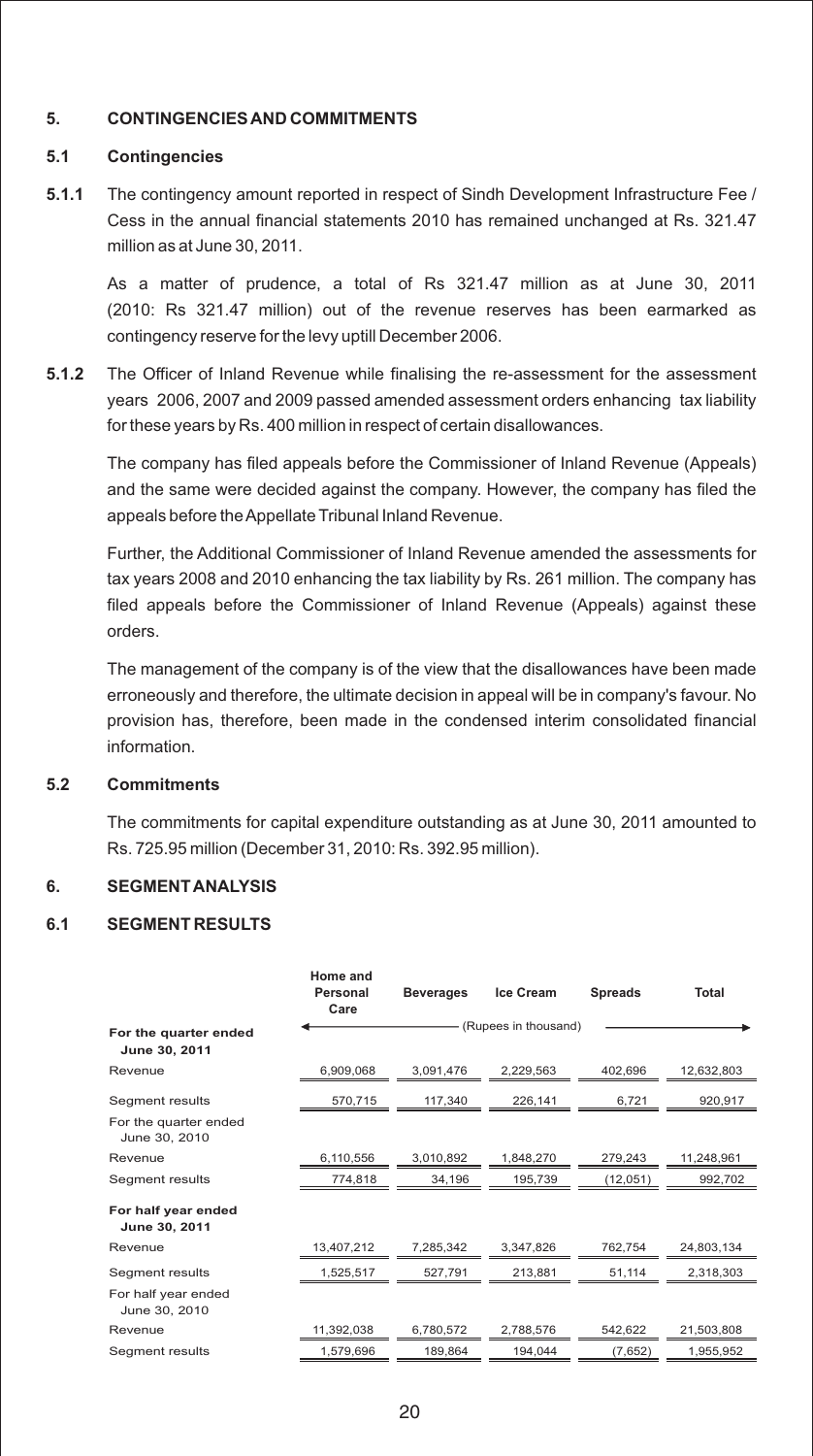Reconciliation of segment results with profit after tax is as follows:

|                                       | <b>Quarter ended</b> |                      | Half year ended |                 |  |  |
|---------------------------------------|----------------------|----------------------|-----------------|-----------------|--|--|
|                                       | <b>June 30,</b>      | <b>June 30,</b>      | <b>June 30,</b> | <b>June 30,</b> |  |  |
|                                       | 2011                 | 2010                 | 2011            | 2010            |  |  |
|                                       |                      | (Rupees in thousand) |                 |                 |  |  |
|                                       |                      |                      |                 |                 |  |  |
| Total results for reportable segments | 920,917              | 992.702              | 2,318,303       | 1,955,952       |  |  |
|                                       |                      |                      |                 |                 |  |  |
|                                       | (87, 433)            | (76, 405)            | (190, 522)      |                 |  |  |
| Other operating expenses              |                      |                      |                 | (147, 547)      |  |  |
| Other operating income                | 138,942              | 64.594               | 235,982         | 118,006         |  |  |
|                                       |                      |                      |                 |                 |  |  |
| Restructuring costs                   | (25,000)             | (50,000)             | (45,000)        | (50,000)        |  |  |
|                                       |                      |                      |                 |                 |  |  |
| Finance costs                         | (26, 743)            | (25, 249)            | (47,006)        | (70, 888)       |  |  |
|                                       |                      |                      |                 |                 |  |  |
| Taxation                              | (283, 558)           | (297, 442)           | (735, 156)      | (613, 176)      |  |  |
| Profit after tax                      | 637,125              | 608,200              | 1,536,601       | 1,192,347       |  |  |

# **6.2 SEGMENT ASSETS**

| Care                                                                                    |            |
|-----------------------------------------------------------------------------------------|------------|
| (Rupees in thousand)                                                                    |            |
| As at June 30, 2011<br>5,628,135<br>2.011.324<br>3,843,653<br>210.136<br>Segment assets | 11,693,248 |
| As at December 31, 2010 -<br>Audited                                                    |            |
| Segment assets<br>142,138<br>3,440,133<br>4,195,315<br>3,165,263                        | 10,942,849 |

Reconciliation of segment assets with total assets in the balance sheet is as follows:

|                               | <b>June 30,</b><br>2011 | <b>Audited</b><br>December 31,<br>2010 |  |
|-------------------------------|-------------------------|----------------------------------------|--|
|                               | (Rupees in thousand)    |                                        |  |
| Total for reportable segments | 11,693,248              | 10,942,849                             |  |
| Unallocated assets            | 3,680,786               | 2,611,185                              |  |
| Total as per balance sheet    | 15,374,034              | 13,554,034                             |  |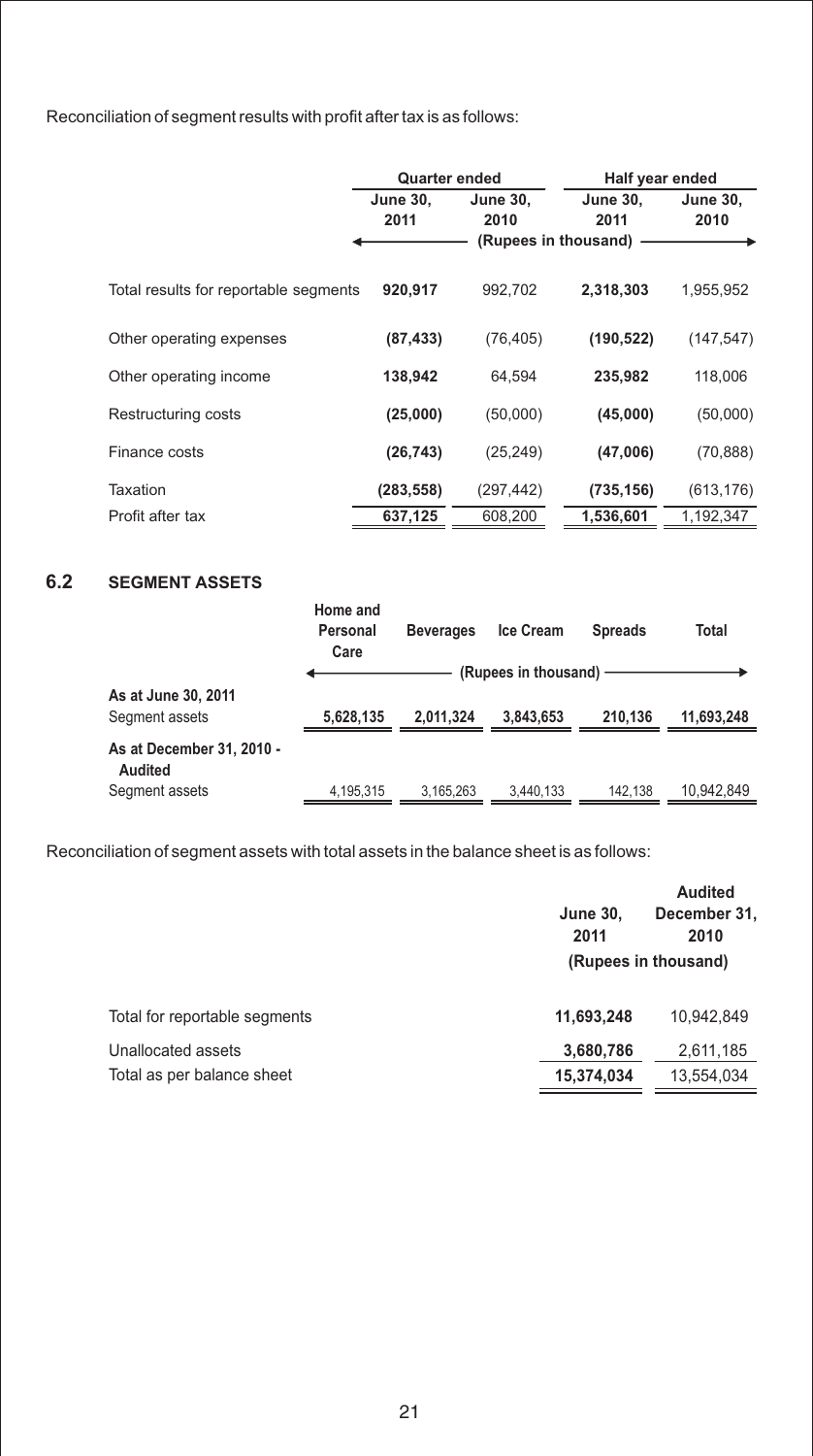|    |                                                                    | <b>June 30,</b><br>2011<br>(Rupees in thousand) | <b>June 30,</b><br>2010 |
|----|--------------------------------------------------------------------|-------------------------------------------------|-------------------------|
| 7. | <b>CASH GENERATED FROM OPERATIONS</b>                              |                                                 |                         |
|    | Profit before taxation                                             | 2,271,757                                       | 1,805,523               |
|    | Add / (Less): Adjustments for non-cash charges<br>and other items  |                                                 |                         |
|    | Depreciation<br>Amortisation of software                           | 277,375                                         | 269,186<br>2,433        |
|    | Gain on disposal of property,<br>plant and equipment               | (12, 542)                                       | (16, 777)               |
|    | Finance cost                                                       | 47,005                                          | 70,857                  |
|    | Provision for staff retirement benefits                            | 54,190                                          | 58,036                  |
|    | Return on savings accounts                                         | (39, 404)                                       | (8,508)                 |
|    |                                                                    | 326,624                                         | 375,227                 |
|    | Profit before working capital changes                              | 2,598,381                                       | 2,180,750               |
|    | working capital changes<br>(Increase) / Decrease in current assets |                                                 |                         |
|    | Stores and spares                                                  | (21, 106)                                       | (85, 174)               |
|    | Stock in trade                                                     | (1,868,131)                                     | (662, 159)              |
|    | Trade debts                                                        | (190, 790)                                      | (89, 192)               |
|    | Loans and advances                                                 | 9,627                                           | (13, 783)               |
|    | Trade deposits and short term<br>prepayments                       | (105, 476)                                      | (51, 185)               |
|    | Other receivables                                                  | (102, 598)                                      | (27, 652)               |
|    |                                                                    | (2, 278, 474)                                   | (929, 145)              |
|    | Increase in current liabilities                                    |                                                 |                         |
|    | Trade and other payables                                           | 2,858,010                                       | 997,242                 |
|    | Provisions                                                         | 75,936                                          | 104,718                 |
|    |                                                                    | 2,933,946                                       | 1,101,960               |
|    | Cash generated from operations                                     | 3,253,853                                       | 2,353,565               |
|    |                                                                    |                                                 |                         |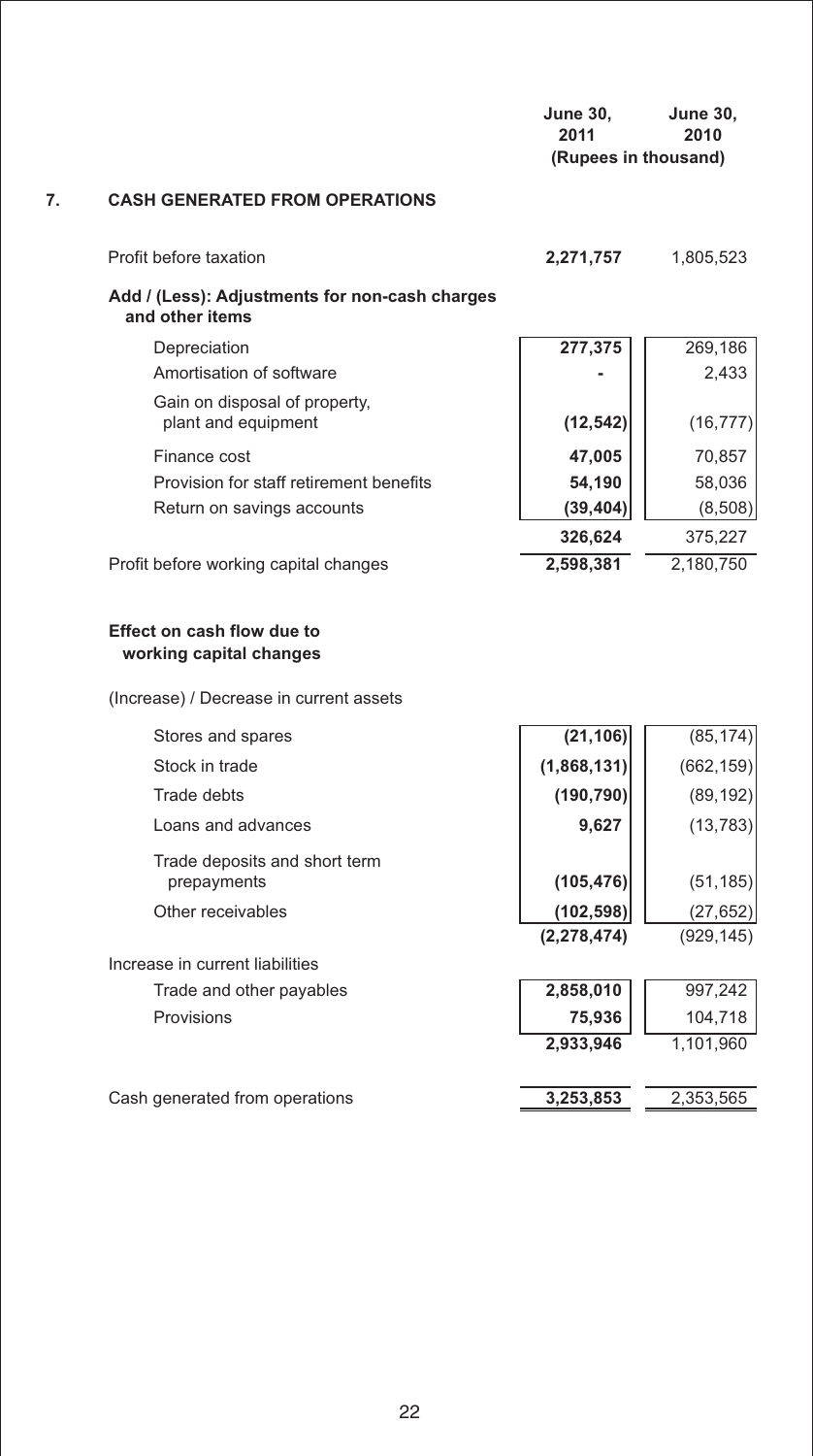|    |                                  | <b>June 30,</b>      | June 30,      |
|----|----------------------------------|----------------------|---------------|
|    |                                  | 2011                 | 2010          |
|    |                                  | (Rupees in thousand) |               |
| 8. | <b>CASH AND CASH EQUIVALENTS</b> |                      |               |
|    | Cash and bank balances           | 412,169              | 621,127       |
|    | Short term borrowings            | (141, 043)           | (2, 186, 937) |
|    |                                  | 271,126              | (1,565,810)   |

#### **9. RELATED PARTYTRANSACTIONS**

Significant related party transactions during the period are as follows:

| <b>Relationship with the</b><br>company |                              | <b>Nature of transactions</b>                       | <b>June 30,</b><br>2011 | June 30,<br>2010 |
|-----------------------------------------|------------------------------|-----------------------------------------------------|-------------------------|------------------|
|                                         |                              |                                                     | (Rupees in thousand)    |                  |
|                                         |                              |                                                     |                         |                  |
| i.                                      | Ultimate parent company:     | Royalty and technical<br>services fee               | 880,963                 | 763,866          |
| ii.                                     | Other related<br>parties:    | Purchase of goods                                   | 6,120,717               | 5,689,956        |
|                                         |                              | Reimbursement of expenses<br>to related party       |                         | 26,888           |
|                                         |                              | Fee for receiving of services<br>from related party | 30,758                  | 955              |
|                                         |                              | Payment to related party for<br>intangible asset    | 279,300                 | 75,312           |
|                                         |                              | Sale of goods                                       | 4,759                   | 5,803            |
|                                         |                              | Recovery of expenses from<br>related party          |                         | 58,796           |
|                                         |                              | Fee for providing of services<br>to related parties | 124,717                 | 7,216            |
| iii.                                    | Key management<br>personnel: | Salaries and other short-term<br>employee benefits  | 53,706                  | 36,558           |
|                                         |                              | Post-employment<br>benefits                         | 4,892                   | 4,000            |
| İV.                                     | Others:                      | Donations                                           | 2,869                   | 2,276            |